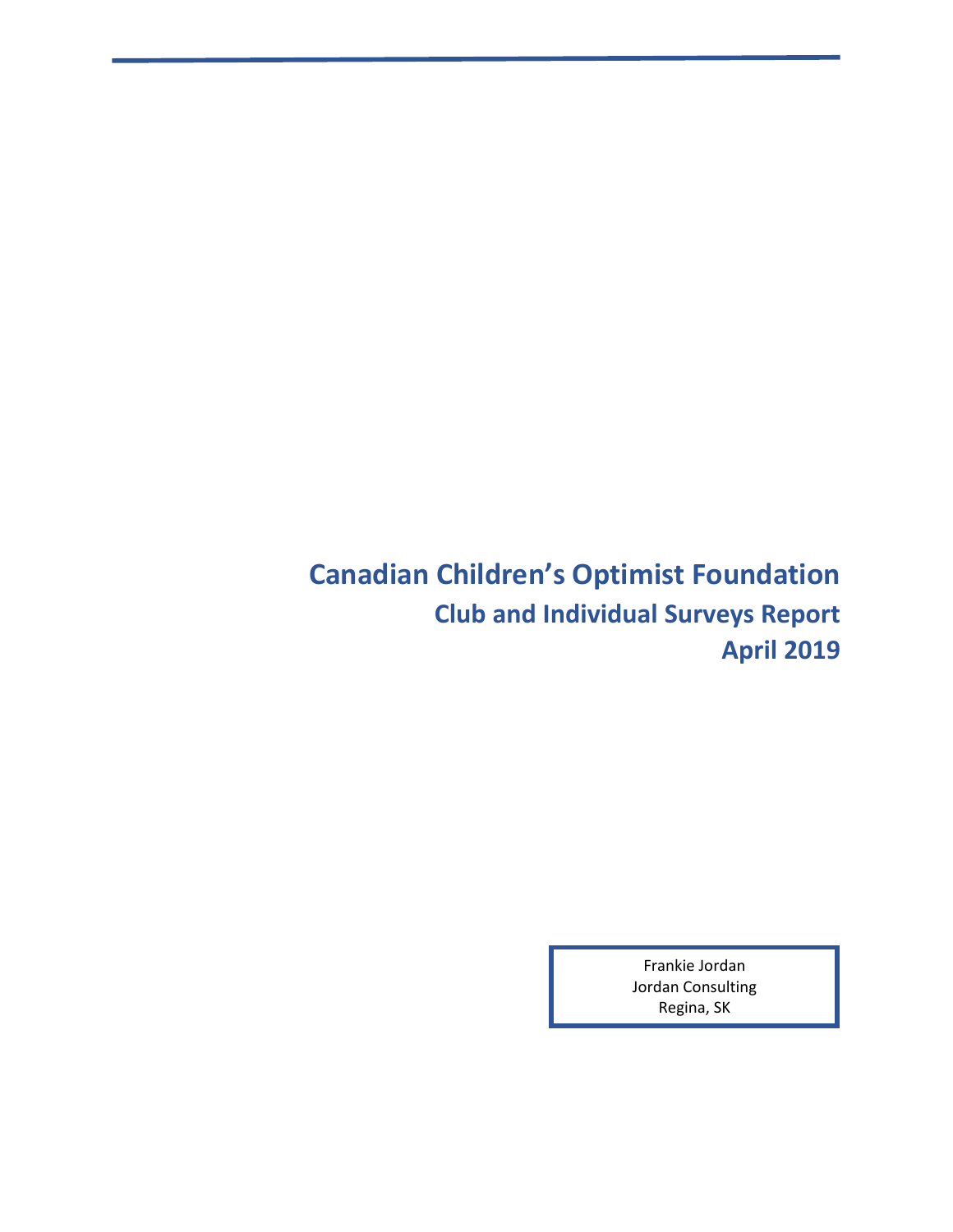# **Table of Contents**

| Section 1: Introduction<br>The Survey<br>Response rate                                                                                                                                                                                                                                                                               | $\mathbf{1}$ |
|--------------------------------------------------------------------------------------------------------------------------------------------------------------------------------------------------------------------------------------------------------------------------------------------------------------------------------------|--------------|
| Section 2: Results of the Club Survey<br>Demographics<br>Interest in donating to the CCOF<br>Influence of recognition items on donations<br>Encouraging members to donate<br>Initiatives that could be supported by the CCOF<br><b>Additional comments</b>                                                                           | 3            |
| Section 3: Results of the Individual Survey<br>Demographics<br>Individual donations<br>Why individuals donate to the CCOF<br>Value of recognition items to members<br>Suggestions for change to the recognition process<br>Expanding the donor base<br>Initiatives that could be supported by the CCOF<br><b>Additional comments</b> | 8            |
| <b>Section 4: In Summary</b>                                                                                                                                                                                                                                                                                                         | 16           |
| <b>Appendix A: Club Survey</b><br><b>Appendix B: Individual Survey</b>                                                                                                                                                                                                                                                               | 17<br>22     |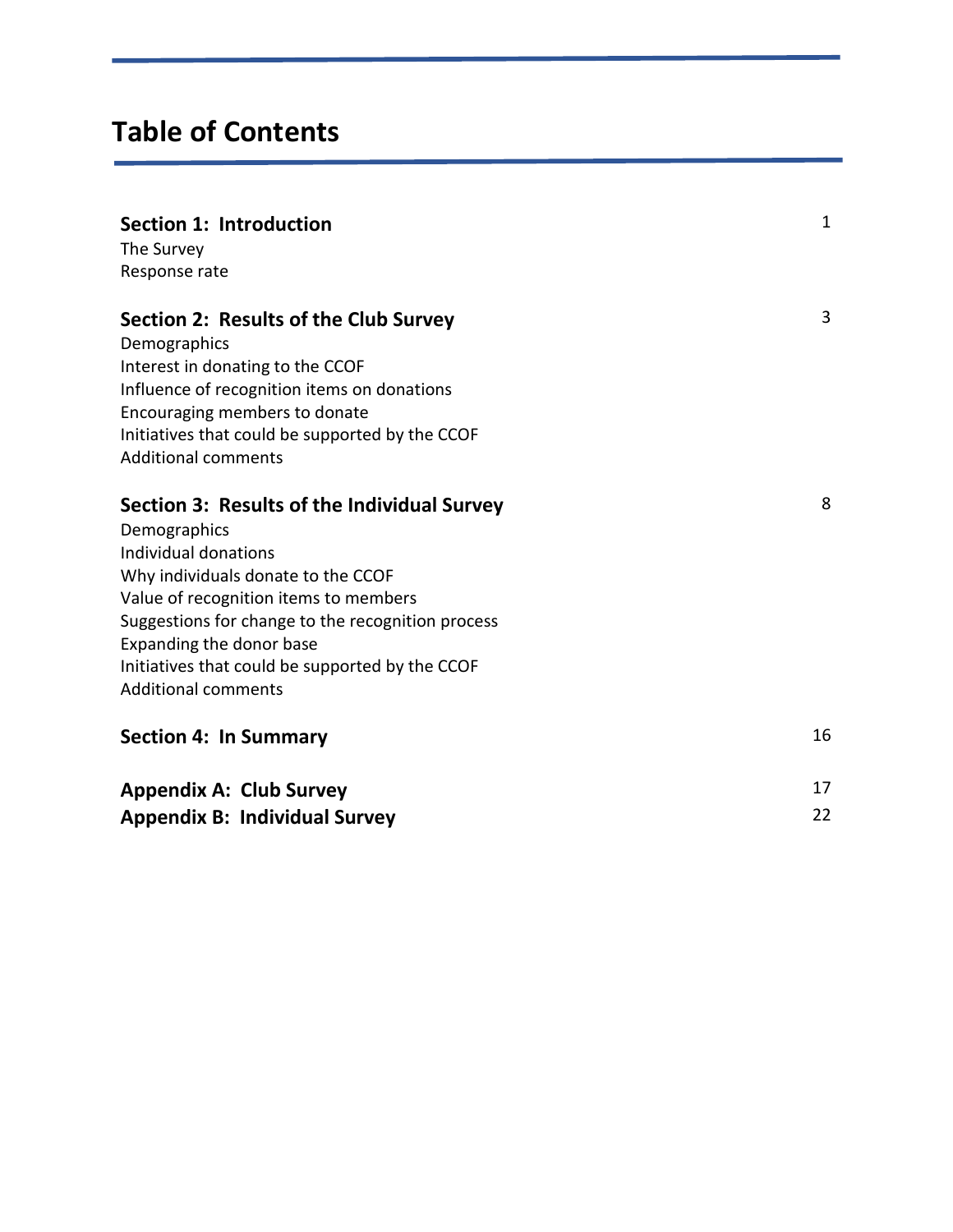# **Section 1: Introduction**

ptimist International (OI) is a worldwide volunteer organization made up of more than 2,500 local clubs. OI members work to make the future brighter by bringing out the best in children, in their communities, and in themselves. O

The Canadian Children's Optimist Foundation (CCOF) is a Canadian charity recognized by the Canada Revenue Agency. Money raised stays in Canada and is used to fund the following services for Canadian children and youth:

- OI Scholarships (oratorical, essay, Communication Contest for the Deaf and Hard of Hearing CCDHH);
- Youth Club (Junior Optimist International JOI);
- Spread Relief Program;
- OI Programs and Activities; and
- Optimist Leadership for volunteers.

CCOF donors include Canadian OI members, clubs and districts as well as other private individuals. Currently recognition takes place at three levels according to the amount donated and how the donation is made:

- individual
	- o Dime a Day (\$36.50): lapel pin
	- o Century Circle (\$100): coaster
	- o Numbered Plate (\$250)
	- o Friends of Today (\$500): lithograph
	- o Foundation President's Club (\$250 a year for a five-year commitment): lapel pin
	- o Special Recognition:
		- Christian D. Larson Partners (\$1000 one time): plaque
		- William H. Harrison Society (lifetime contribution of \$10,000 plus \$1000 annually going forward): ribbon to be worn with convention badge
		- **In Memory/In Honor (\$100): personalized patch**
		- Lifetime donation of \$1000 to \$1M: benefactor pin with precious stones depicting level of contribution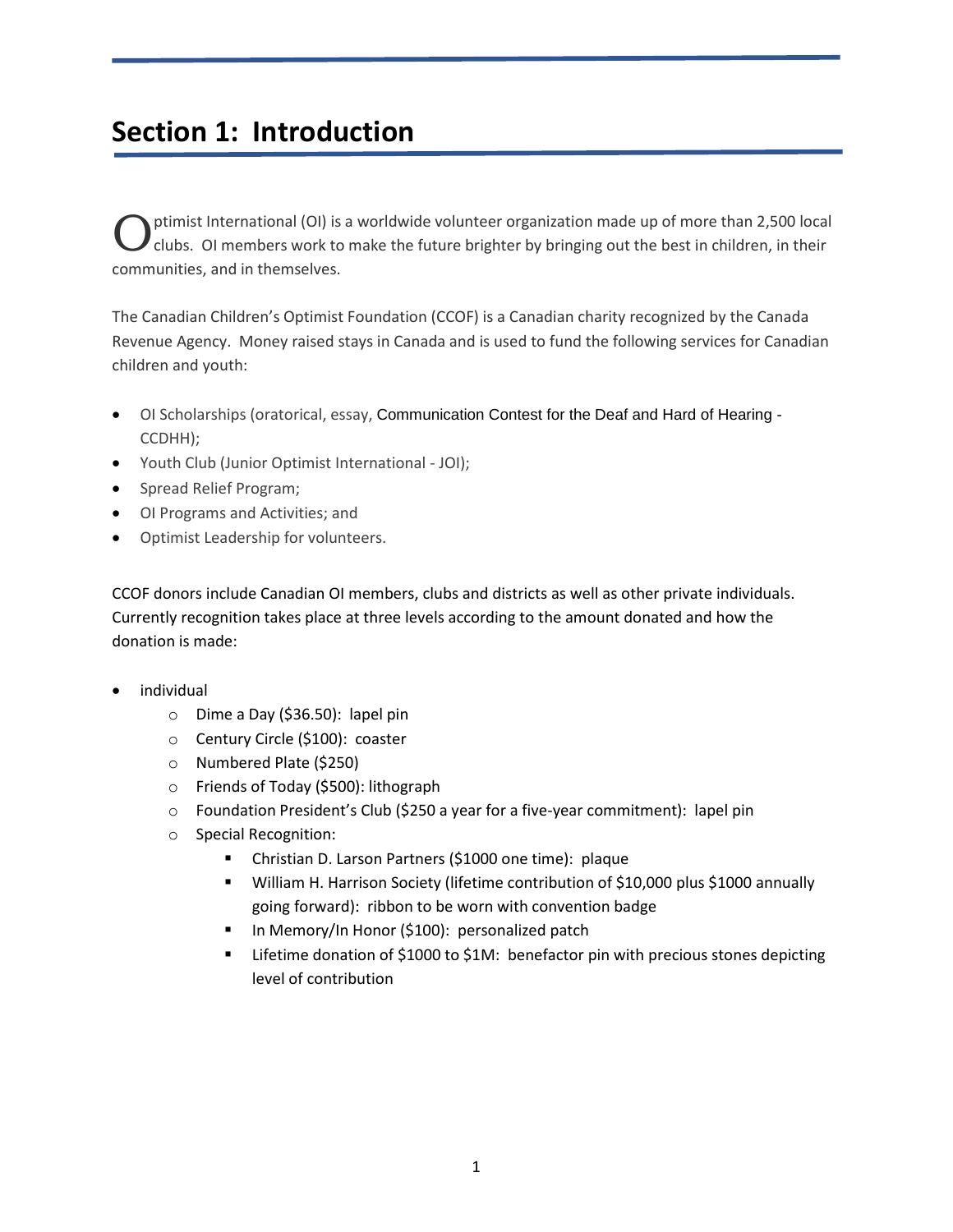- clubs
	- o Dollar a Day (\$365): banner patch
	- o Friends of Today (\$500): lithograph
	- o Special Recognition:
	- o In Memory/In honour (\$100): personalized badge
	- o Year End Recognition:
		- **EXECT** Level of donations by club and individual members: banner patch
	- o Lifetime donation of \$1000 to \$1M: benefactor banner patch
- district
	- o Year End Recognition: banner patch showing level of donations achieved by its clubs and the members of the district

Prior to making changes to the recognition process, the CCOF Board decided to conduct a survey of clubs and donors about the current process and commissioned an external evaluator to develop a survey. The Board wanted to gather information about the value placed on the current recognition process, how the process could be improved and how the donor base could be expanded.

## **The Survey**

The survey was based on the following research questions:

- What value, if any, do donors place on the current recognition at the various donation levels?
- What changes, if any, should be made to the recognition process?
- How can the number of donors be increased?

Surveys were available in English and French through Survey Monkey, or in print upon request. Surveys were distributed to all club executives, individual Canadian OI members and non-OI donors.

The majority of survey questions were closed (i.e., rating scales or lists). Four required written answers.

### **Response Rate**

Eighty-three clubs (15%) responded to the survey. Six hundred and ten individuals (4%) responded. The majority of the club and individual responses were from Ontario and Quebec.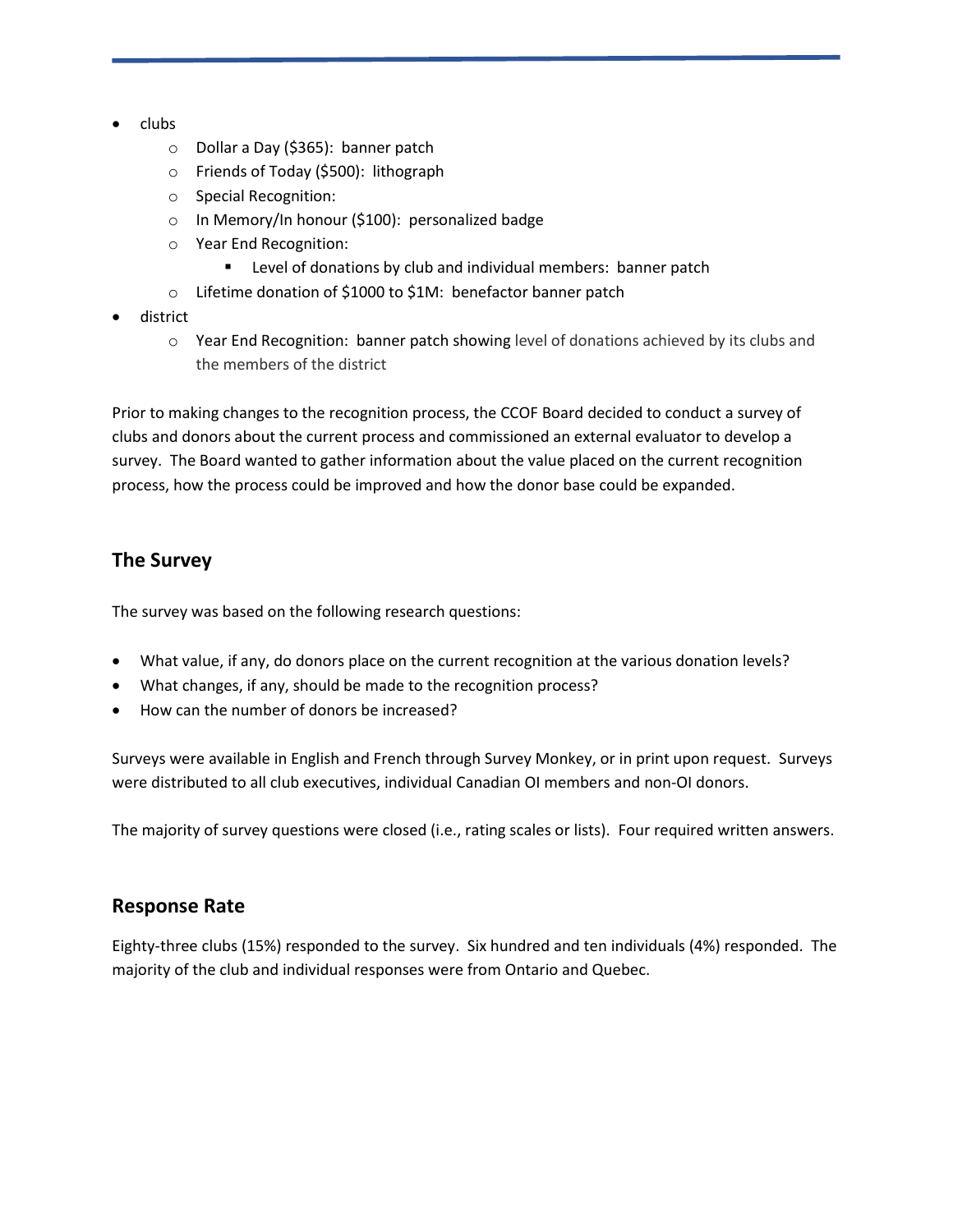# **Section 2: Results of the Club Survey**

**F** ighty-three (15%) of 565 clubs responded to the survey. The majority of the clubs were from Outario and Quebec. Club survey questions gathered information on the following: **J** Ontario and Quebec. Club survey questions gathered information on the following:

- Demographics, including location and size;
- Member interest in the CCOF;
- Barriers to donating;
- Influence of current recognition items on member donations;
- Actions to encourage donating; and
- Suggestions to expand support for children and youth initiatives.

Refer to Appendix A for a copy of the club survey.

### **Demographics**

Responses were received from 41 clubs in Ontario, 39 in Quebec, two in Alberta and one in Saskatchewan. About 45% (36) of these clubs reported having less than 25 members; 36% (30) had 26 to 60 members; 15% (12) 51 to 75; and 5% (4) 76 to 100.

## **Interest in donating to the CCOF**

Clubs that responded to the question about member interest in the CCOF (60/83) on average rated it in the midrange with 14 rating it as high and 11 as low. Seventythree per cent of the clubs responding have a Club Foundation Representative (CFR).

According to the club survey there are several reasons why members do not donate to the CCOF. The most common one cited was lack of information and communication about the Foundation. This was followed by the financial capacity of the clubs and their members. The need to prioritize funding by both clubs and members was mentioned several times. A few clubs said no recognition was required.

#### A club:

*We would want all of the donation to go towards the kids, not towards a reward system.*

### A club:

*The lack of tangible evidence that their funds are being used for the youth – concerns that a good portion of the funds collected by the foundation are allocated to salaries and administrative activities, therefore they prefer to spend their money on fundraisers that directly affect the youth in our community.*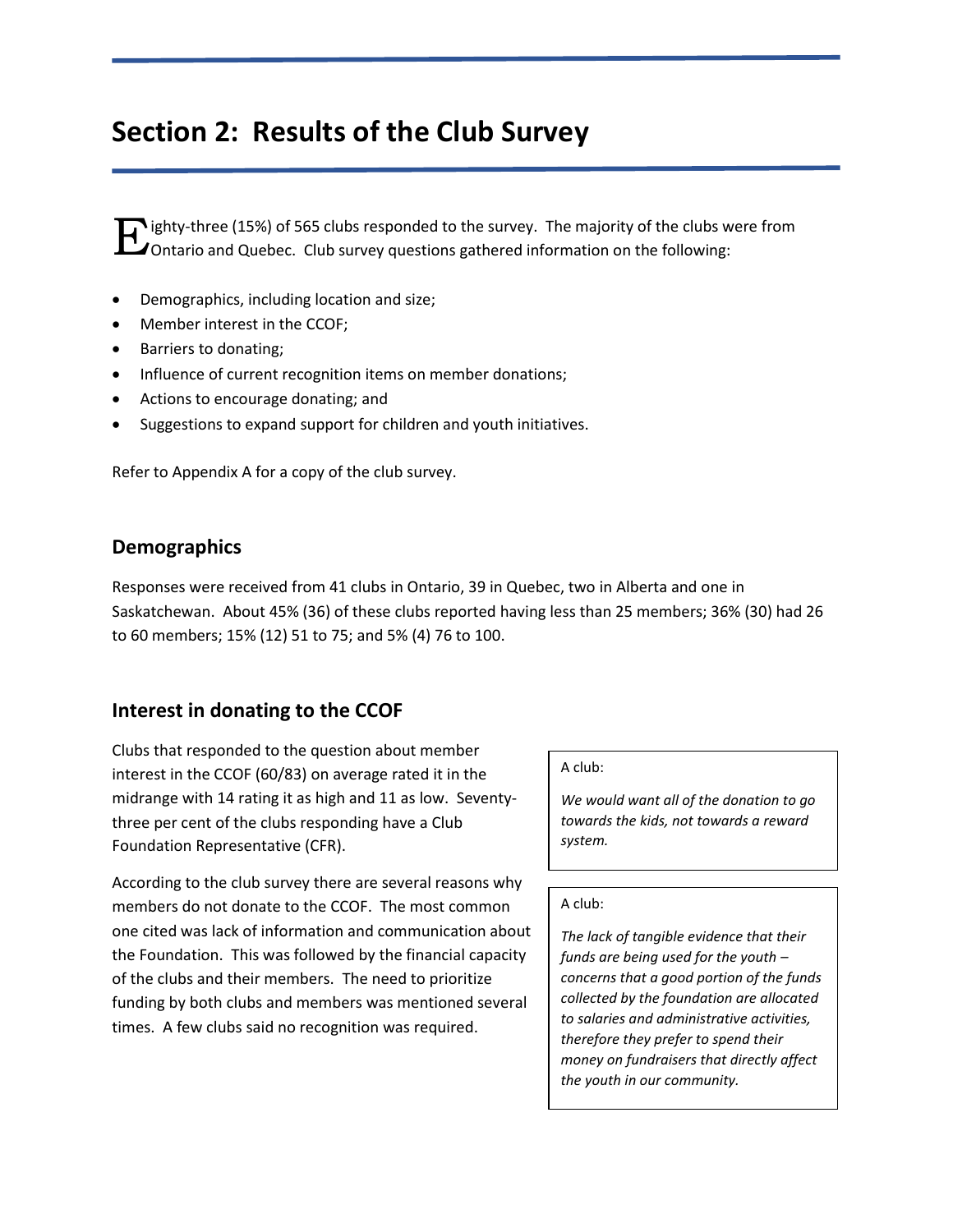The main barriers to donating and the number of mentions by the clubs included the following<sup>1</sup>:

- Lack of information and communication about CCOF (21);
- Financial capacity of clubs and members (16);
- Focus on local needs (5); and
- Donation at club level so members do not feel they need to (3).

## **Influence of recognition item on donations**

### **Clubs**

When asked about the influence of recognition items on club donations to CCOF, clubs assessed all the recognition items as having little influence on club donations. However, the first item in the following list was valued higher than the others by 34 of the 57 clubs that responded, with six of those placing a very high value on it. The items in order of ranking were as follows:

- Year End Recognition: level of donations by club and individual members banner patch;
- Dollar a Day (\$365) banner patch;
- Special Recognition: in memory/in honour (\$100) personalized badge;
- Lifetime Donation (\$1000 to \$1M) benefactor banner patch; and
- Friends of Today (\$500) lithograph.

### **Members**

 $\overline{\phantom{a}}$ 

Clubs were also asked how much influence they believed the recognition items had on member donations. All items were assessed as having a low level of influence on member donations; however, the first item in the list was rated higher than the others but was still low. The following items are listed in order of their ranking:

- Dime a Day (\$36.50) lapel pin;
- Special Recognition: in memory/in honour (\$100) personalized patch;
- Lifetime Donation (\$1000 to \$1M) benefactor pin with precious stones depicting level of contribution;
- Foundation President's Club (\$250 a year for a five-year commitment) lapel pin;

### A club:

*Lack of information about the foundation, lack of influence around decisions made…we are told and not asked – we appreciate that scholarships are generated from the donations and that is our only influence to continue supporting the foundation. We don't see any other tangible benefits for the local community or local club.*

### An individual:

*Remember not all clubs have a central location for plaques, plates or photos. They tend to be placed in storage trunks. A contribution towards a club meeting or event expense would be greatly appreciated…Contributions towards a children's function would mean so much more for the members and kids!*

 $<sup>1</sup>$  In answer to the question about barriers to donating, the numbers below indicate the number of times the</sup> reason was mentioned. Clubs may have provided several reasons in one comment.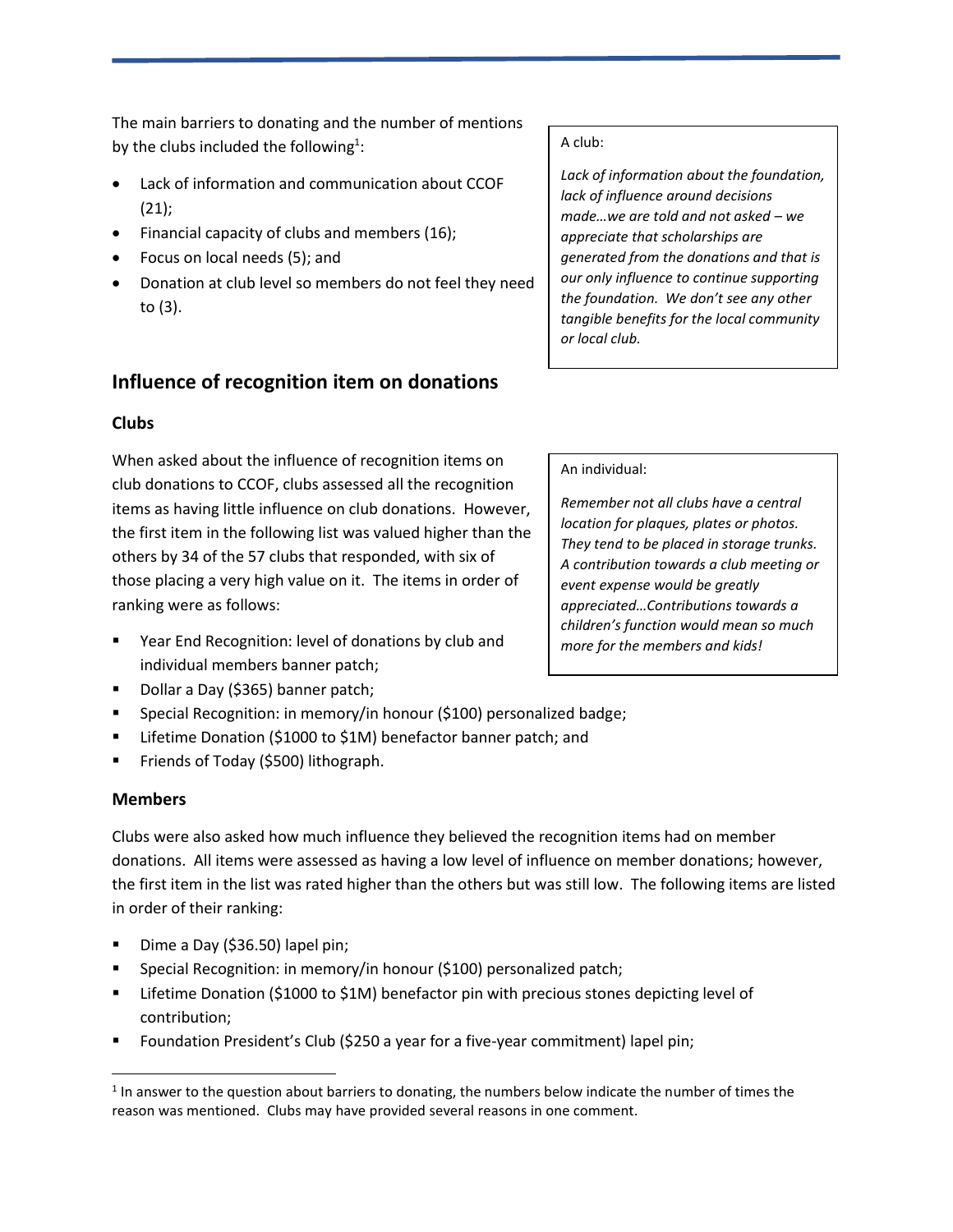- Special Recognition: Christian D. Larson Partners (\$1000 one time) plaque;
- **Numbered plate (\$250);**
- Friends of Today (\$500) lithograph;
- Century Circle (\$100) coaster; and
- Special Recognition: William H. Harrison Society (lifetime contribution of \$10,000 plus \$1000 annually going forward) ribbon to be worn with convention badge.

## **Encouraging members to donate**

What could the Canadian Children's Optimist Foundation do to encourage members to become donors?

Many of the ideas provided by clubs built on the responses to the question about barriers to donating. There were many suggestions around improved communication and information sharing, including:

- providing more information about the CCOF to club members with timely concrete examples of how the money is used (16); and
- personal communication by the Board with club members through visits and letters (4).

As well, a few suggested changing the approach to giving – for example, providing smaller tokens for smaller amounts and making the items more meaningful (suggesting lapel pins are still popular).

While a number of clubs (17) provided answers that indicated they had no ideas on this subject, several offered specific suggestions, including the following:

*It might depend on how we approach members. Many people give money to charity at the grocery store or out on the street. It might be easier for people if we are asking for smaller amounts. If we do it at several meetings each year, it will add up.*

*Perhaps you could redesign the website so that it is more interactive and accessible for our members to provide input and to learn more about how each dollar is utilized. (This) could lead to a greater interest in individual donors. Many of our members feel that there is no need to provide individual support, as our club already provides a donation...and many of our members are retired and on a fixed income. Once they have paid their membership dues and factor in the expense of a monthly meal, they quite simply do not have the extra funds but have the extra time so they volunteer.* 

*Better education about the program but honestly, I think they would rather leave it as a Club donation rather than individual members so we can fundraise a Club donation.*

*Survey every club member to determine what they understand the foundation does for youth, local communities and clubs, what they expect from the foundation, their individual opinion on the recognition items and an opportunity to select a tangible award OR online recognition, a personal letter of thanks that also details how their donation made a difference as well as how much the administration expenses have been reduced by diminishing the tangible gifts/awards.*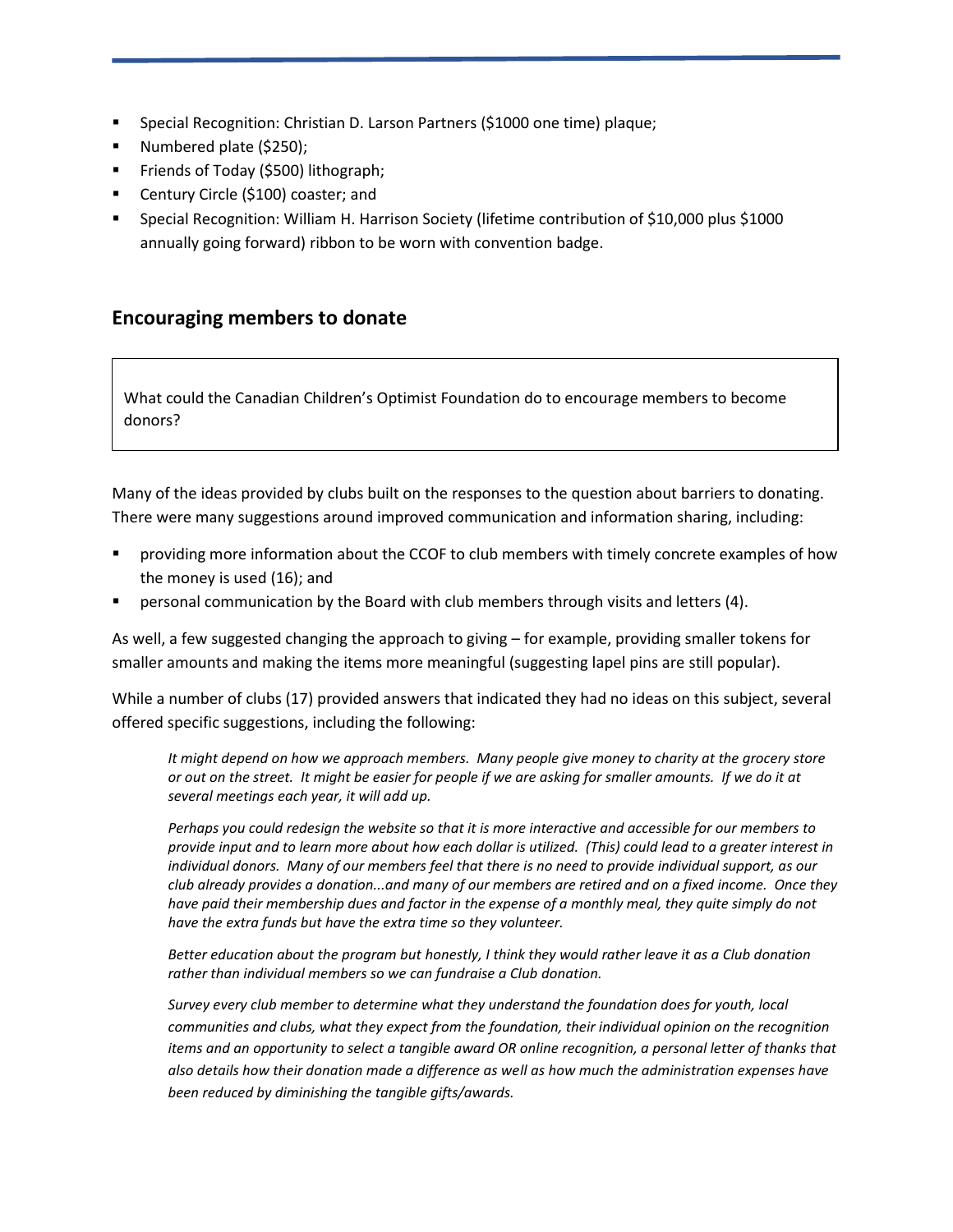*Perhaps a 4-5-page circular on the background and objectives of the Foundation would be helpful including examples of some local projects.*

*Some of (our initiatives) could be recognized in area newspapers, not just our magazine and not just in the United States. We need to get our organizations out there.*

*A great deal of money was gathered for a good number of years for the Childhood Cancer Program…what has happened with that money…why isn't that money being used to research for a cure? It's difficult to suggest other initiatives when we do not see tangible results from past initiatives.*

# **Initiatives that could be supported by the CCOF**

Currently the Canadian Children's Optimist Foundation supports the following services for Canadian children and youth:

- Optimist International Scholarships (oratorical, essay, Communication Competition for the Deaf and Hard of Hearing)
- $\checkmark$  Youth Club (Junior Optimist International)
- $\checkmark$  Optimist International Programs and Activities
- $\checkmark$  Optimist Leadership for volunteers.

What other initiatives for children and youth should be supported by the Foundation?

Thirty-eight clubs provided answers to this question. Some supported the current list. Some suggested supports for the current list – for example, providing similar scholarships in Essay and Oratorical contests and encouraging clubs to sponsor youth for camp programs offered by other clubs.

Additional initiatives suggested included:

- students with special needs (e.g., bursaries for post-secondary, Special Olympics);
- youth in student government award for high school students serving on student councils;
- summer camps;
- young entrepreneur support; and
- mental and physical health of children and youth (e.g., mental health support such as education about internet dangers, bullying, suicide prevention and athletic endeavours to encourage active children and youth - U18 curling, junior golf).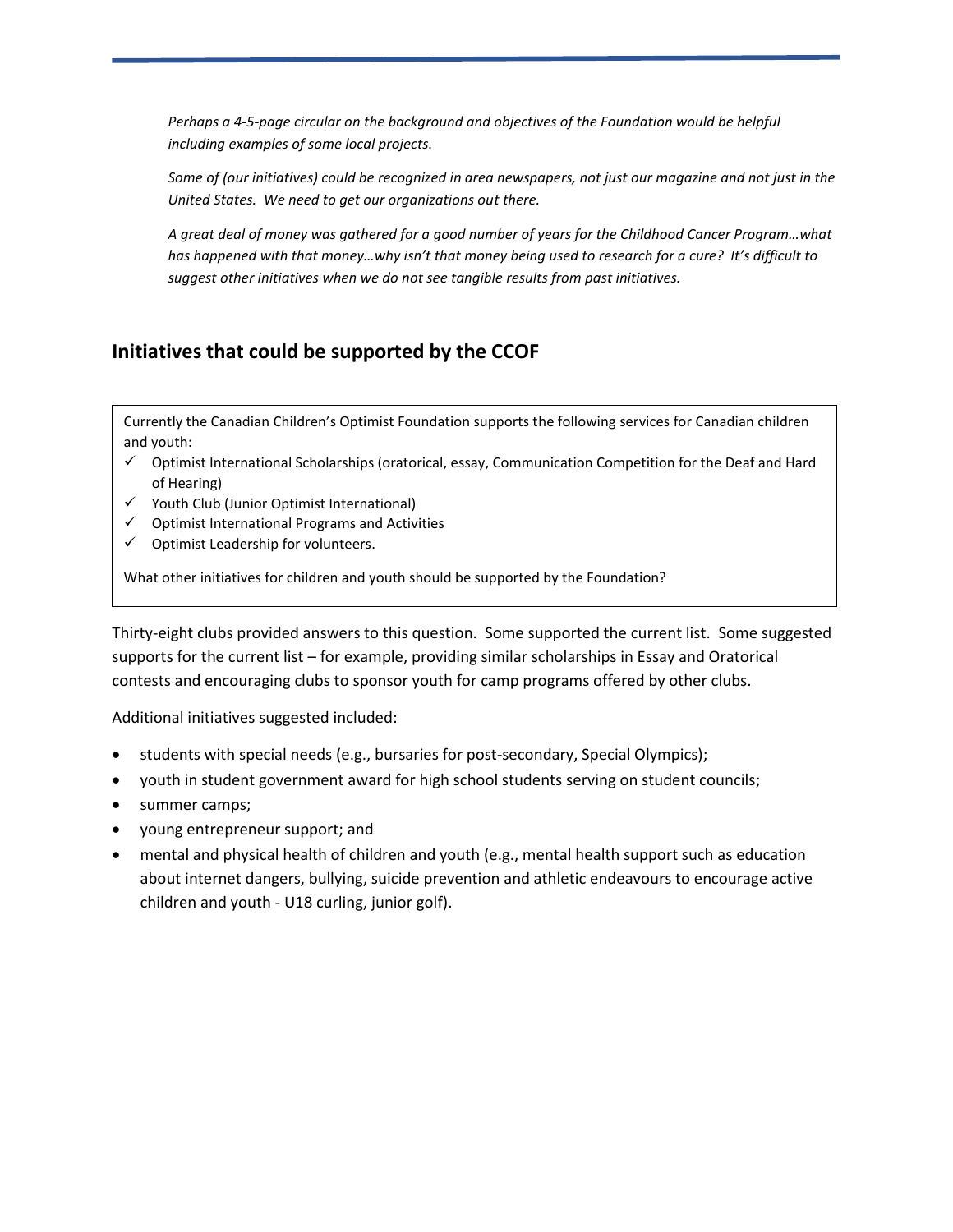# **Additional comments**

The survey provided an opportunity for clubs to comment on other topics. Comments were focused on two areas:

- $\rightarrow$  recognition that the current CCOF Board is working hard; and
- $\rightarrow$  concerns about CCOF information not getting to Optimist members.

A club:

*CCOF does a great job at the top level but it is not being filtered down.*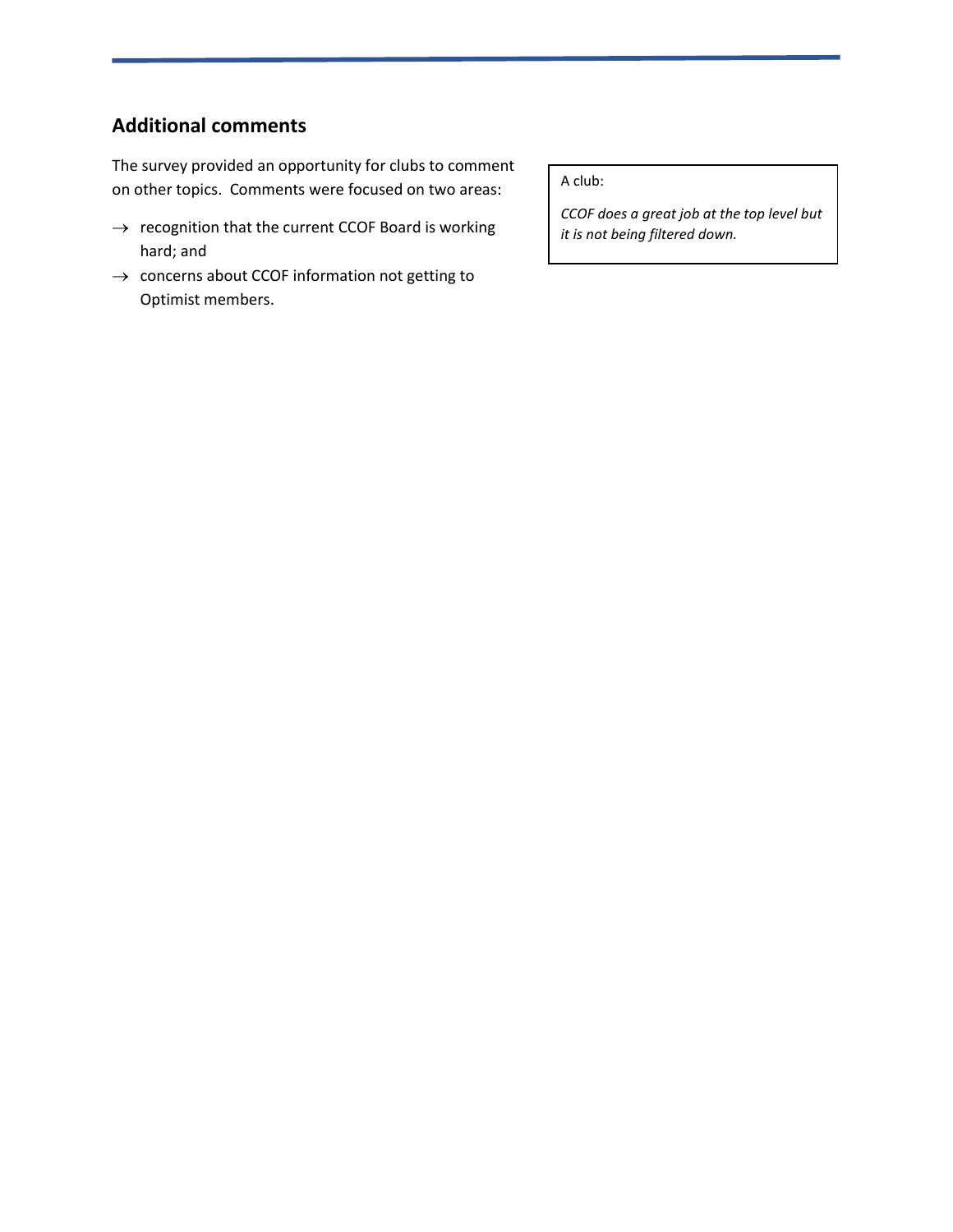# **Section 3: Results of the Individual Survey**

 $\blacksquare$  n addition to the club survey, individual donors and all Canadian Optimist members with email  $\prod$ n addition to the club survey, individual donors and all Canadian Optimist members with email<br> $\prod$ addresses were asked to complete an on-line survey that was also available in print form on request. The response rate to the survey was low but the members who responded provided some insightful comments. The results may provide some guidance for future decision-making.

Refer to Appendix B for a copy of the individual survey.

### **Demographics**

Individual responses were received from Ontario (55% - 333), Quebec (36% - 218), Alberta (4% - 22), Saskatchewan (3% - 19), British Columbia (2% - 11), Manitoba (<1% - 4) and New Brunswick (<1% - 3). Of those who indicated their gender 54% were female and 46% male. Sixty-nine per cent reported that they donate to the CCOF.

The majority of the respondents (39% - 236) were in the 61 to 70 years age range. Twenty per cent fell in the over 70 years age range; 21% in the 51 to 60 years age range; and 19% less than 50 years.

About 56% of the respondents have been OI members for over 10 years. Breakdown in membership was as follows:

- 7% less than one year
- 24% one to five years
- 13% six to ten years
- 21% 11 to 20 years
- 18% 21 to 30 years
- 17% over 30 years.

Two thirds of the respondents knew who their Club Foundation Representative (CFR) is; one third did not.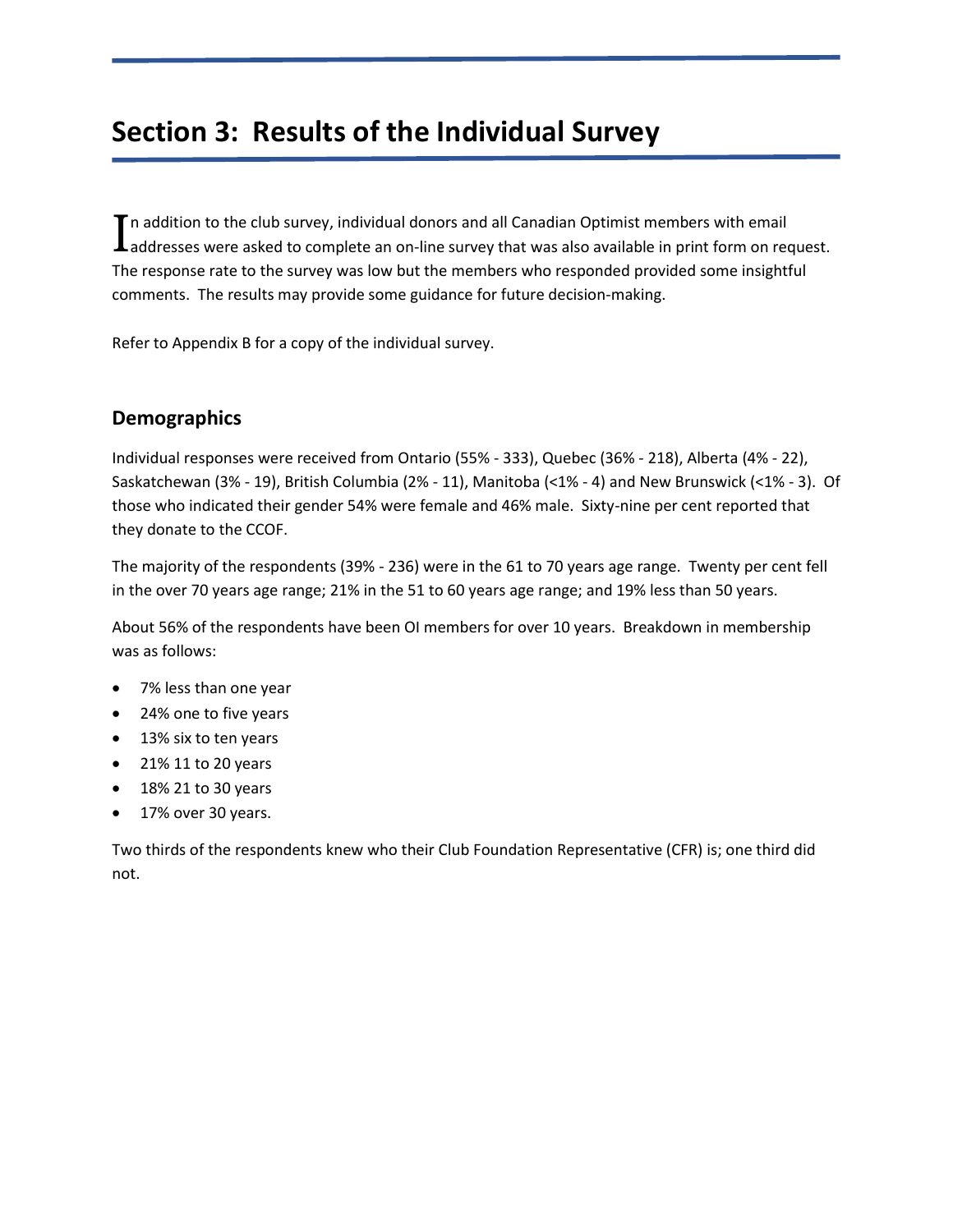## **Individual donations**

Of the 410 individuals who responded that they donate to the CCOF, 343 provided information on the average amount of their annual donation. As shown by the numbers on Figure 1:

- 43% donate in the range \$37 to \$100 annually;
- 16% \$101 to \$250;
- 12% less than \$37.50;
- $\bullet$  12% \$251 to \$500;
- 4% over \$1000; and
- 2% \$501 to \$1000.



#### **Figure 1: Average amount of personal annual donations to CCOF (n=343)**

The majority (59%) donate once a year; 8% donate quarterly. Twenty-seven per cent donate as the need arises and 7% donate occasionally in special recognition.

When asked about the recognition they received for their donation the majority (65%) responded the Dime a Day lapel pin. Some respondents received more than one type of recognition which is shown by the percentages on Figure 2.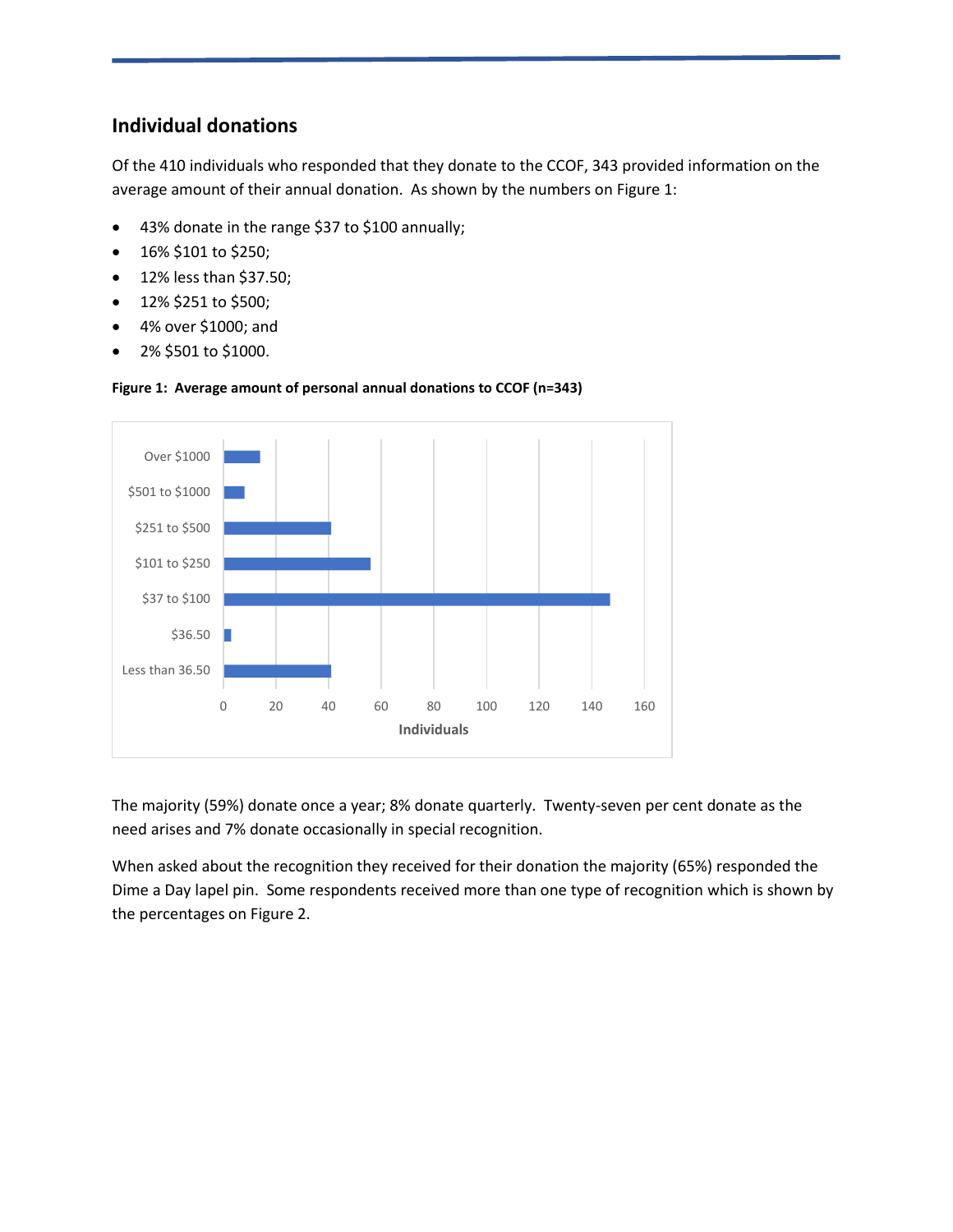

#### **Figure 2: Recognition item(s) received for individual donations (n=343)**

Note: Individuals were asked to identify all recognition items that they received.

When asked to rate their satisfaction with the recognition they received the average fell in the midpoint of a scale 1 (not satisfied) to 5 (very satisfied). The respondents indicated that the recognition items had little influence on their decision to donate.

When asked if they would have donated even if a concrete recognition item was not provided - a written thank you would be provided – 86% said "yes", 3% said "no" and 11% were "not sure".

Respondents were also asked later in the survey if they would donate in the future if no concrete recognition was provided:

- 87% responded "yes"
- 3% "no"; and
- 10% were not sure.

### **Why individuals donate to the CCOF**

Of the 410 individuals who responded that they donate to the CCOF, 319 provided reasons for their donation. The majority of the respondents viewed it as a "worthy cause" that is the "Optimist charity" helping the "next generation of Optimists".

#### An individual:

*Helping children and their families is to me what we're all about as Optimists.*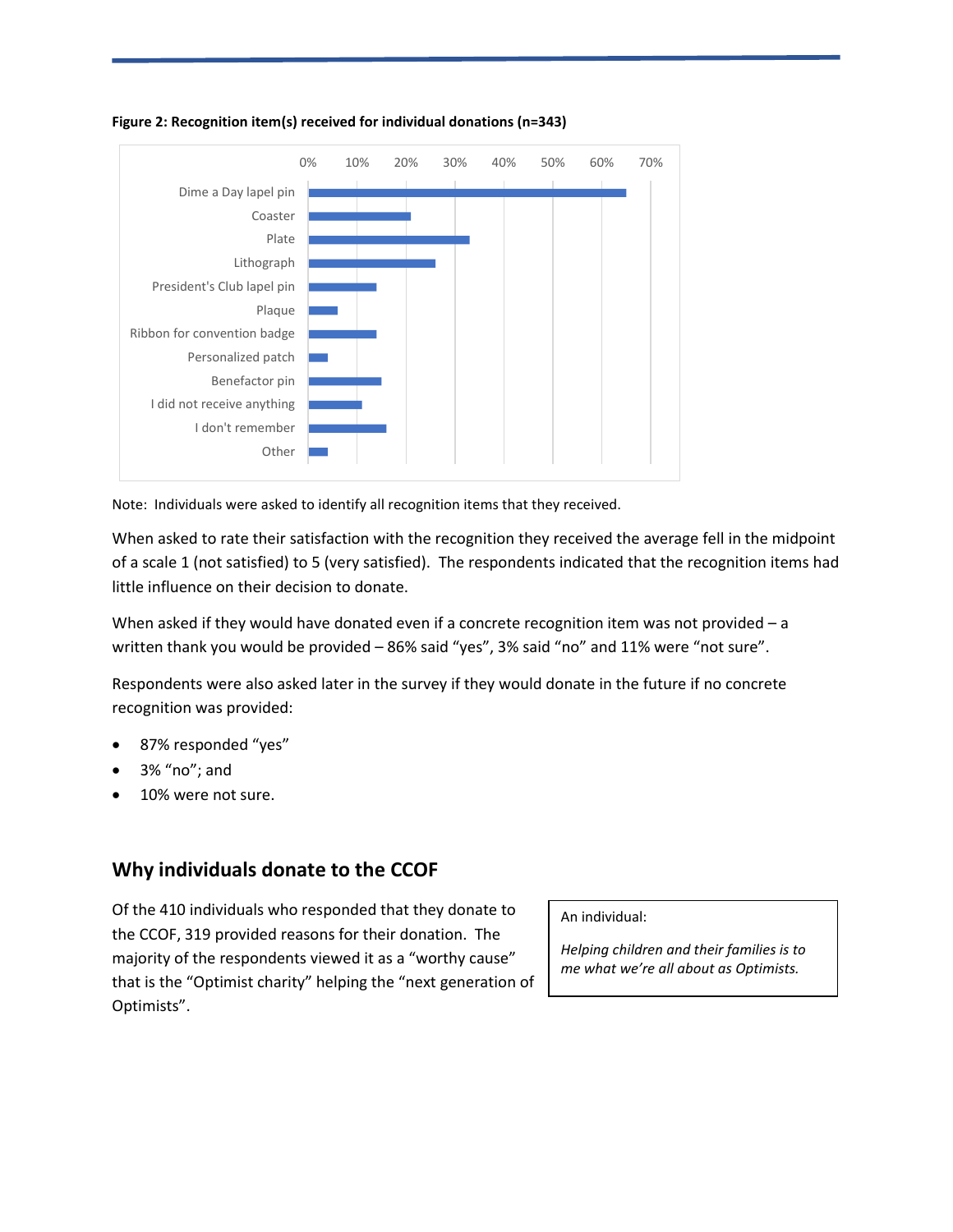The reasons provided fell into the following large categories:

- To support programs for children and youth our future;
- To align with the ethics and values of Optimist International;
- To assist local clubs in specific projects; and
- To honour members through memorial donations.

Several individuals mentioned receiving a tax receipt but no other concrete recognition item was listed in the responses.

## **Value of recognition items to members**

In the opinion of the individuals responding to the survey, members placed little value on any of the recognition items. The following list ranks the items in order from highest to lowest but none were assessed as highly valued. Comments proposing changes to the recognition process make this very clear.

- Dime a Day (\$36.50) lapel pin;
- **Special Recognition: in memory/in honour (\$100) personalized patch;**
- **Friends of Today (\$500) lithograph;**
- Foundation President's Club (\$250 a year for a five-year commitment) lapel pin;
- **Numbered plate (\$250);**
- Lifetime Donation (\$1000 to \$1M) benefactor pin with precious stones depicting level of contribution;
- Special Recognition: Christian D. Larson Partners (\$1000 one time) plaque;
- Special Recognition: William H. Harrison Society (lifetime contribution of \$10,000 plus \$1000 annually going forward) ribbon to be worn with convention badge; and
- **Century Circle (\$100) coaster.**

## **Suggestions for change to the recognition process**

While some respondents indicated support for the current recognition process, the majority believe there is no need for concrete items to recognize donations. They suggested lapel pins may have a role but the plaques, prints and plates are dated and often cannot be displayed by clubs or individual recipients. A common theme was that the money should be allocated to the programs supported by the CCOF and not administration or recognition.

#### An individual:

*I don't think it is necessary to have recognition items. It would make more sense to put the money spent on the items towards the activities for the charity.*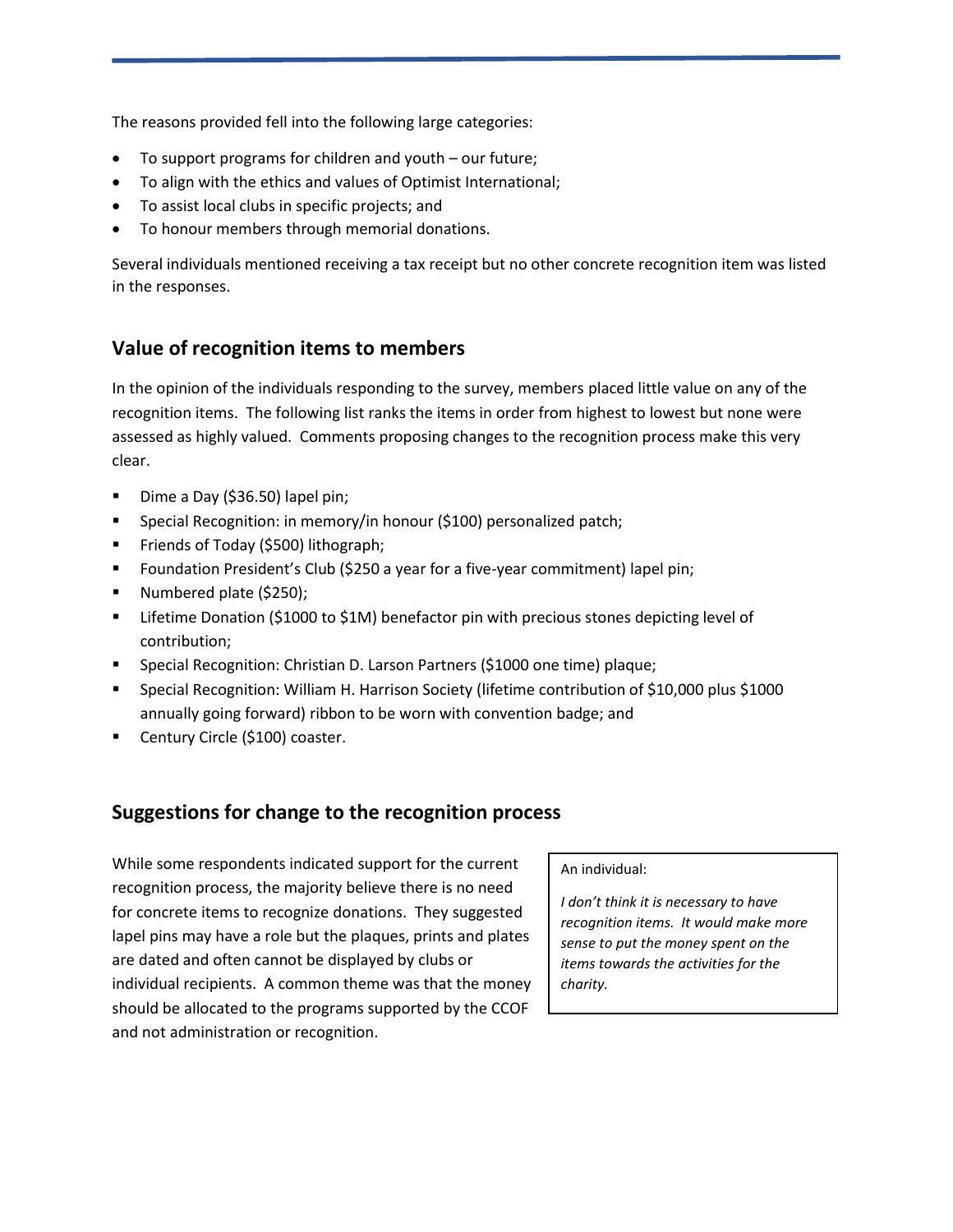Other suggestions included:

- Concern that the recognition process needs to encourage younger members to donate. What would motivate them?
- Ask the recipient if they want the recognition item or if they want the money that would be spent on it retained by the CCOF;
- Make the recognition process for the individual and the club different; and
- Ensure the process for recognizing club and individual donors is rigorous and that consideration is given to separating credit for individual and club donations.

Recognition items that appear to be supported by the members were:

- Tax receipts:
- Lapel pins;
- Certificates of appreciation (with number of years of donating);
- Publishing in social media or Optimist magazine; and
- Thank you letters.

An individual:

*I am a charter member of pres. club. I have the plate collection from #1 to the present as well as the lithographs. Lithographs do take up a lot of display area. The pins should be maintained especially the benefactor pins and ribbon.*

#### An individual:

*I believe that putting the donations in the Optimist Magazine…mentioning the donors at a conference…having the LG send a personal note of thanks is more than adequate. Not too many people collect "stuff" anymore…I think the money spent on appreciation gifts should STAY in the program.*

### **Expanding the donor base**

Respondents provided a wide variety of suggestions for the consideration of the CCOF Board to encourage members to become donors. They included ideas to raise awareness of the program, to remind members about giving, to support actions to increase giving and generally promote the Foundation.

Suggestions included the following. Some areas may overlap.

#### **Raise awareness**

- Develop online video presentations on benefits of donating and on the different types of support available through the CCOF. Make them available to clubs.
- Use social media
- Consider approaches that will encourage younger people to contribute
- Make it better known that tax receipts can be issued and CCOF can be a beneficiary in life insurance policies (premiums can be claimed as a donation each year)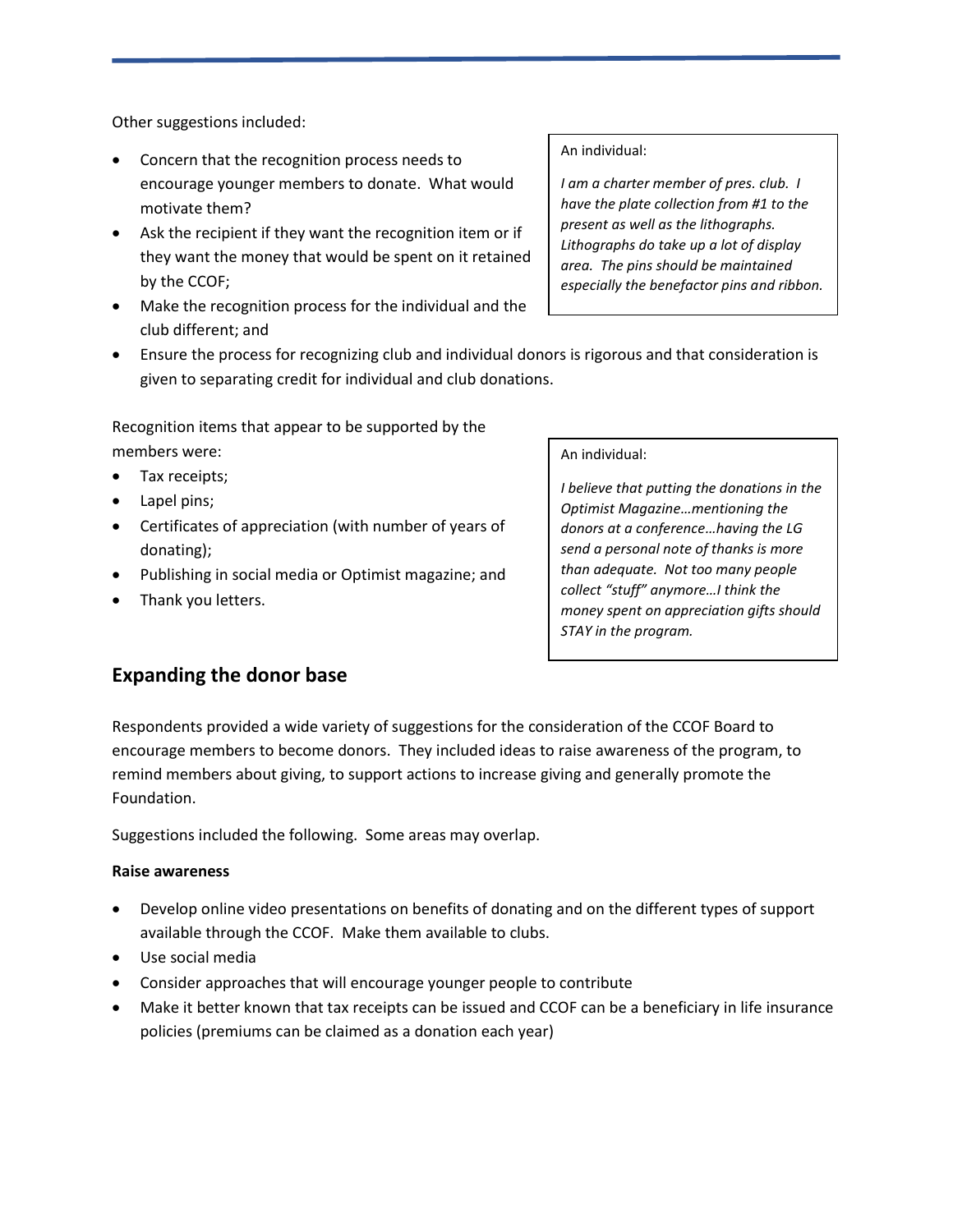- Involve membership in determining where CCOF support should be provided
- Ensure each club has a CCOF representative that understands CCOF and their role
- Have presentations by CCOF Board members at club meetings
- Establish donorship at time of joining OI (e.g., automatic \$5.00 to CCOF from dues) and ongoing

### **Remind members**

- Email donor forms to all members recent email campaign with President's challenge was effective
- Send e-mail blasts about CCOF to members annually
- Implement auto-debit or e-transfer to encourage regular donations
- Ask clubs to have members donate a loonie or toonie at each meeting
- Structured information sessions and discussion at club dinners
- Create regular CCOF newsletters for distribution with stories about how the donations benefit recipients, who donates and the impact the donations have on individuals and community
- Ask those that can afford to will donate
- Election of CCOF representatives at the club level and the CCOF Board
- Ensure members who do not attend zone and district events receive information about CCOF

### **Other actions**

- Partner with other youth-focused service clubs
- Create "contests" for districts that promotes friendly competition among clubs and post progress online
- Provide clubs with sample press releases to share in their communities
- Create an information page for new members
- Publicize outside of the OI world
- Sponsor club initiatives that benefit local children
- Update the website
- Reduce dues to enable giving to CCOF
- Recognize that time spent fundraising is a donation to CCOF
- Focus on club donations not individual
- Consider ways that donors can receive recognition in a timely way (e.g., have banner patches and pins available when a presentation on CCOF is made at a meeting)
- Incorporate donation by members into the dues structure (e.g., \$25 of dues is for CCOF)
- Consider providing monetary incentives such as reduction in club dues or registration discounts for OI events

#### An individual:

*Better communication at all levels and a need to be one on one to make sure the message they (member) get is consistent and they are provided with all the information they need to make an informed decision if they will donate or not. Let members know where the money goes and for what purpose.*

#### An individual:

*Many foundations do not have administrative fees. We do.*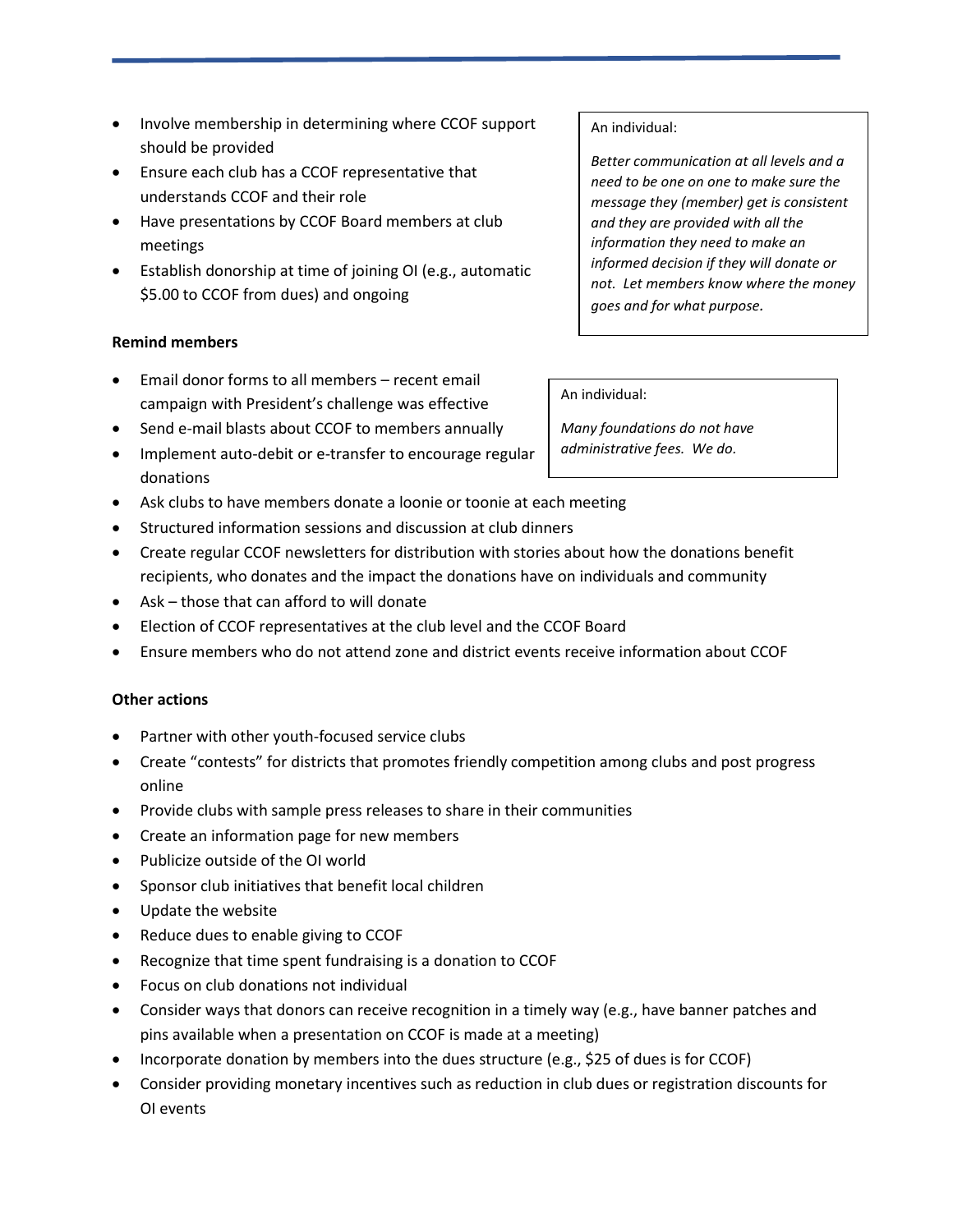Focus CCOF funds on programs not recognition items in order to reduce the impression donations are not being used appropriately

## **Initiatives that could be supported by CCOF**

Currently the Canadian Children's Optimist Foundation supports the following services for Canadian children and youth:

- Optimist International Scholarships (oratorical, essay, Communication Competition for the Deaf and Hard of Hearing)
- $\checkmark$  Youth Club (Junior Optimist International)
- $\checkmark$  Optimist International Programs and Activities
- $\checkmark$  Optimist Leadership for volunteers.

What other initiatives for children and youth should be supported by the Foundation?

Answers to this question came from 323 individuals. Many offered no additional suggestions; many supported the current list, saying those should be done well before expanding.

Additional initiatives suggested by individuals included:

- Programs for students with special needs (e.g., Special Olympics, sports programs, music, signing)
- Recreational activities promoting physical activities for children and families
- Addressing issues such as hunger, housing and school retention
- Programs to address mental health (e.g., suicide prevention, addiction, autism, support dogs)
- Establish Junior Optimist International clubs
- Grants for children and youth unable to afford sports team memberships and summer camps
- Support a district each year by giving a donation to a local children's organization
- Support for organizations researching childhood diseases (e.g., cancer)
- Children Identification Program (ChIP)
- Therapeutic equine riding

#### Individuals:

*I love the 'Reel' Optimist Video contest…I would like to see more opportunities like that for youth – contests or scholarship challenges that are educational, can be delivered in a variety of ways. The Video contest is neat because it is creative, technical and informative.*

*I feel there should be a technical competition using computer programs or building robots. Not all children are public speakers or writers.*

*We should bet more money before getting new causes.*

*I thought the old matching grant program was very good and was disappointed when it was cancelled.*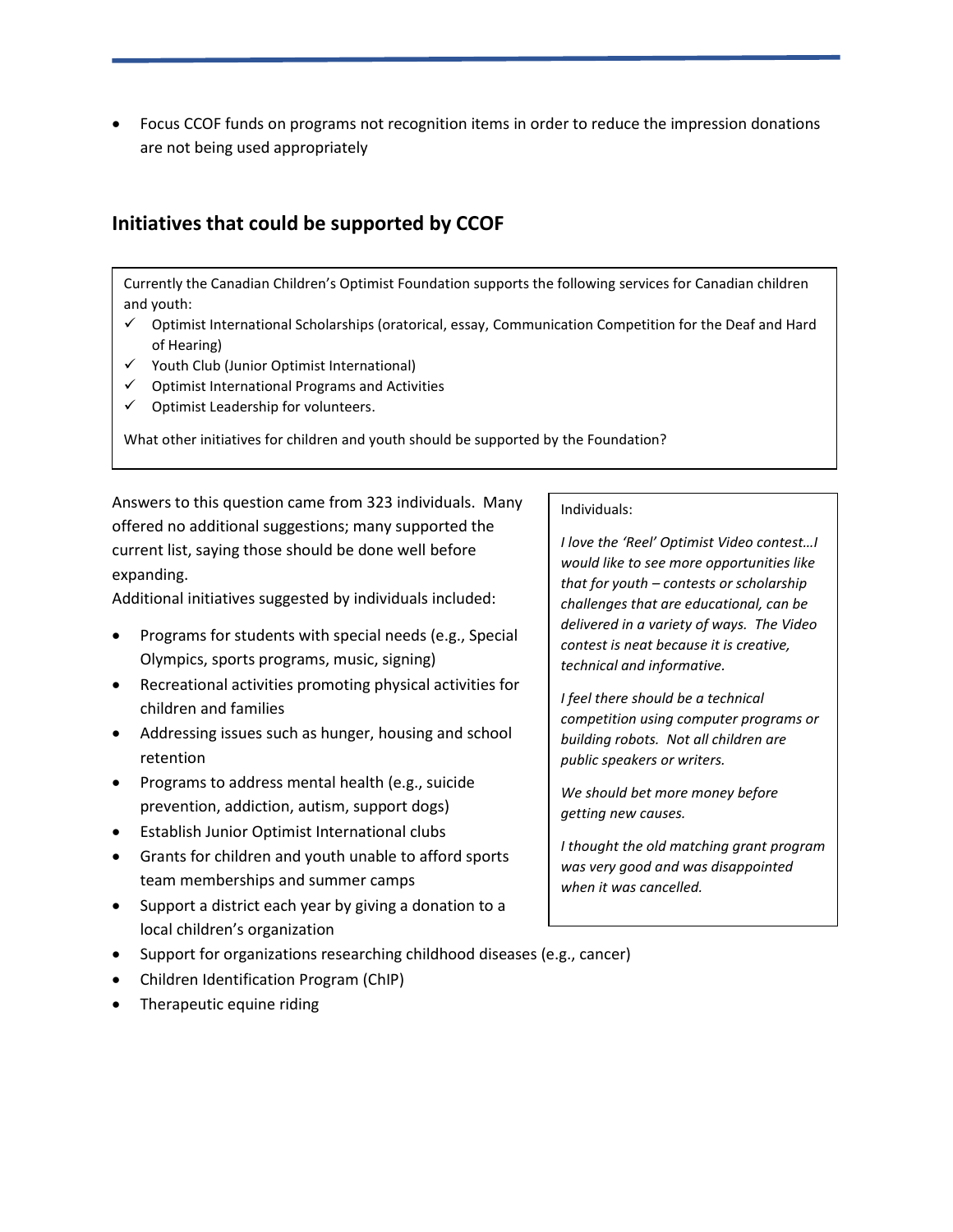# **Additional comments**

- $\rightarrow$  Individuals commended the current CCOF Board for its work and dedication.
- $\rightarrow$  They reiterated that raising money to enable the club to donate to the Foundation is their personal donation.
- $\rightarrow$  Some expressed concern about the lower number of OI members in some clubs.
- $\rightarrow$  They reinforced the need for better communication about the CCOF with clubs and members.
- $\rightarrow$  Some clubs focus on raising money for local needs.

Individuals:

*Members do not donate to get an item in return for recognition. They donate because they believe in the cause*.

*Time for the Foundation to start recognizing member's efforts by supporting clubs (sic) meaningful initiatives with sponsorship funds!*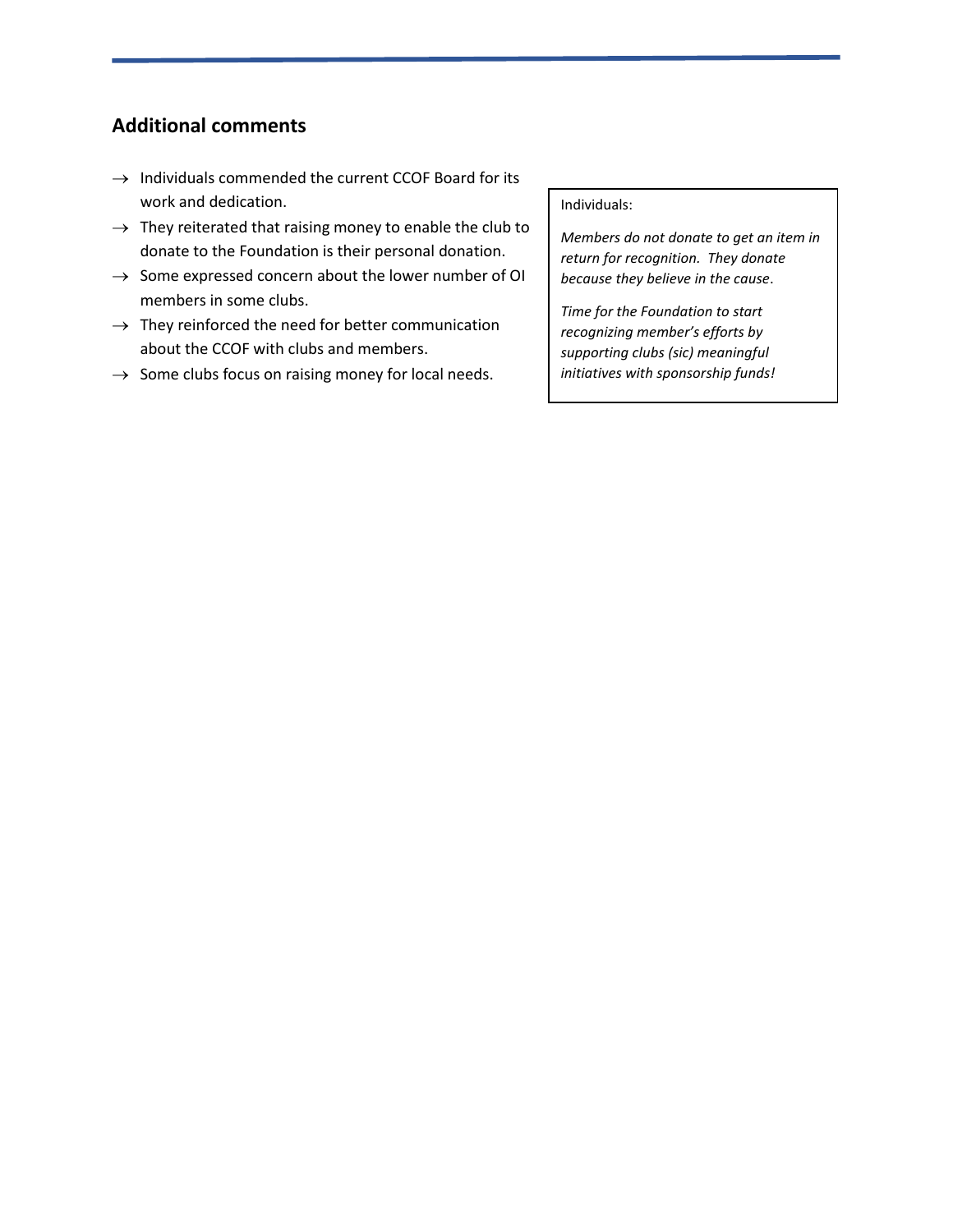# **Section 4: In Summary**

verall, the surveys showed that the majority of clubs and individuals agree that it is time to revamp the recognition process used by the CCOF. Many called the recognition items "outdated" and devalued by many recipients. Individuals who responded to the survey provided suggestions about changes that would improve the recognition process with most saying concrete items were not needed. A common theme was that money donated should go to programs for children and youth and not CCOF administration or recognition of donors. They suggested other ways of recognizing donors such as tax receipts, certificates of appreciation and thank you letters. O

Respondents gave many reasons why interest may be lacking in donating to the CCOF. The most prevalent reason was the lack of information and communication provided about the Foundation to clubs and members. Individuals provided a number of concrete actions that could expand the donor base from using social media to regular email blasts for members to contests for districts that promote friendly competition. A factor in the lack of information provided may be that three quarters of the clubs who responded have a Club Foundation Representative (CFR) and two thirds of the members who responded do not know who theirs is.

Both clubs and individuals did not believe that the provision of recognition items influenced donations; however, the Year End Recognition banner patch for clubs and Dime a Day lapel pins for members received higher ratings than other recognition items.

Clubs suggested that to increase donations to the CCOF it was important to provide more information to club members that include concrete examples of the benefits gleaned by recipients supported by the CCOF. As well, clubs suggested personal communication by the CCOF Board would help increase donations.

Individuals who donate to the COOF and responded to the question about why they donate said it was because of the focus on programs for children and youth. This aligned with the ethics and values of the organization they chose to join.

When asked about additional initiatives that could be supported by the CCOF, some respondents answered they were satisfied with what is being supported and others provided a wide variety of ideas that listed general categories (e.g., mental and physical health of children and youth, students with special needs) and specific items (e.g., suicide prevention, U18 curling).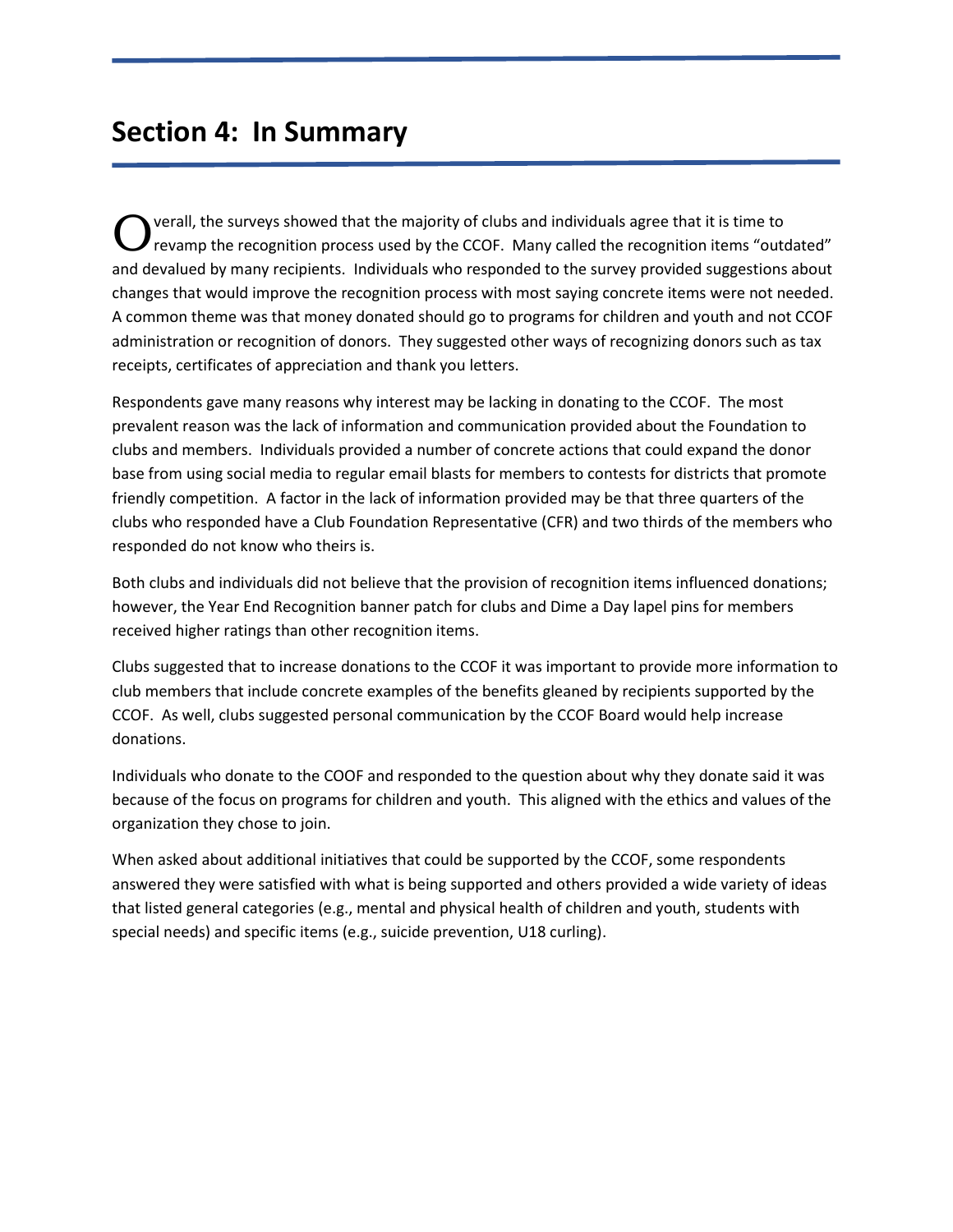# **Appendix A – Club Survey**

#### **Demographics**

- 1. Where is your club located?
	- q British Columbia
	- q Alberta
	- q Saskatchewan
	- q Manitoba
	- q Ontario
	- q Québec
	- q New Brunswick
	- q Newfoundland/Labrador
	- q Nova Scotia
	- q Prince Edward Island
- 2. How many members does your club have? q Less than 25 q 26 to 50 q 51 to 75 q 76 to 100 q Over 100

### **Member Interest in the Foundation and Assessment of the Current Recognition Process**

3. On a scale of 1 (not interested) to 5 (very interested), in Executive opinion how interested are your members in the Canadian Children's Optimist Foundation? Circle one number.

| Not interested |  | Very interested |
|----------------|--|-----------------|

4. To what extent do the current recognition items influence your work as a Club to encourage donations? Circle one number for each item.

| <b>Club Recognition</b>  | <b>No</b> |   |   |   | Great     |
|--------------------------|-----------|---|---|---|-----------|
|                          | influence |   |   |   | influence |
| Dollar a Day (\$365)     |           | າ | 3 | 4 | 5         |
| banner patch             |           |   |   |   |           |
| Friends of Today (\$500) |           |   | 3 | 4 |           |
| lithograph               |           |   |   |   |           |
| Special Recognition: in  |           | າ | 3 | 4 |           |
| memory/in honour         |           |   |   |   |           |
| (\$100) personalized     |           |   |   |   |           |
| badge                    |           |   |   |   |           |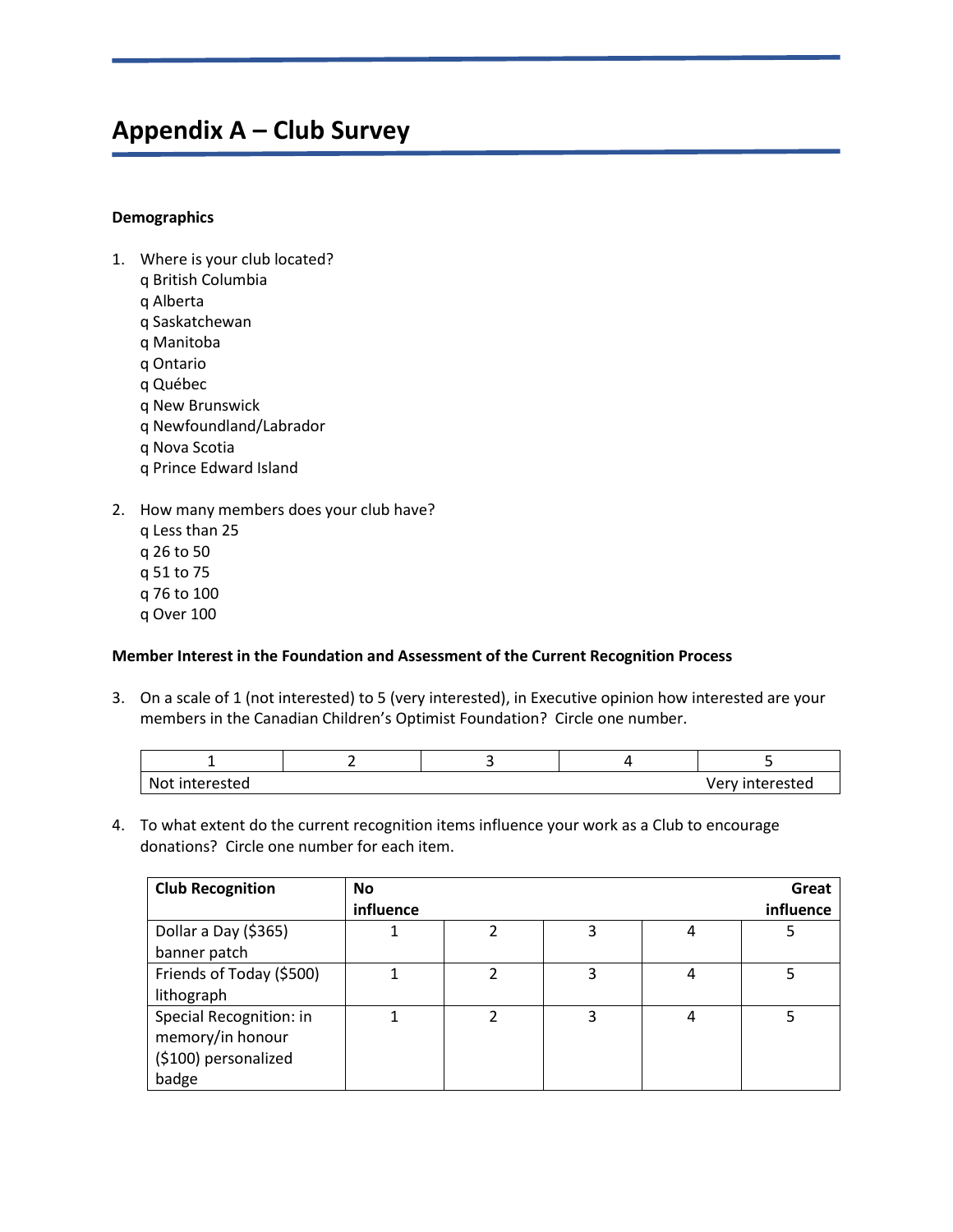| Year End Recognition:      |  | 4 |  |
|----------------------------|--|---|--|
| level of donations by club |  |   |  |
| and individual members     |  |   |  |
| banner patch               |  |   |  |
| Lifetime Donation:         |  |   |  |
| (\$1000 to \$1M)           |  |   |  |
| benefactor banner patch    |  |   |  |

5. In Executive opinion to what extent does the current recognition item influence your members to contribute to the Foundation? Circle one number for each item.

| <b>Member Recognition</b>     | <b>No</b>    |                |   |                         | Great     |
|-------------------------------|--------------|----------------|---|-------------------------|-----------|
|                               | influence    |                |   |                         | influence |
| Dime a Day (\$36.50) lapel    | 1            | $\overline{2}$ | 3 | $\overline{4}$          | 5         |
| pin                           |              |                |   |                         |           |
| Century Circle (\$100)        | $\mathbf{1}$ | $\overline{2}$ | 3 | $\overline{4}$          | 5         |
| coaster                       |              |                |   |                         |           |
| Numbered Plate (\$250)        | $\mathbf{1}$ | $\overline{2}$ | 3 | $\overline{\mathbf{4}}$ | 5         |
| Friends of Today (\$500)      |              |                |   |                         |           |
| lithograph                    |              |                |   |                         |           |
| <b>Foundation President's</b> | $\mathbf{1}$ | $\overline{2}$ | 3 | $\overline{4}$          | 5         |
| Club (\$250 a year for a      |              |                |   |                         |           |
| five-year commitment)         |              |                |   |                         |           |
| lapel pin                     |              |                |   |                         |           |
| Friends of Today (\$500)      | $\mathbf{1}$ | $\overline{2}$ | 3 | $\overline{4}$          | 5         |
| lithograph                    |              |                |   |                         |           |
| <b>Special Recognition:</b>   | $\mathbf{1}$ | $\overline{2}$ | 3 | 4                       | 5         |
| Christian D. Larson           |              |                |   |                         |           |
| Partners (\$1000 one          |              |                |   |                         |           |
| time) plaque                  |              |                |   |                         |           |
| <b>Special Recognition:</b>   | $\mathbf{1}$ | $\overline{2}$ | 3 | $\overline{4}$          | 5         |
| William H. Harrison           |              |                |   |                         |           |
| Society (lifetime             |              |                |   |                         |           |
| contribution of \$10,000      |              |                |   |                         |           |
| plus \$1000 annually going    |              |                |   |                         |           |
| forward) ribbon to be         |              |                |   |                         |           |
| worn with convention          |              |                |   |                         |           |
| badge                         |              |                |   |                         |           |
| Special Recognition: in       | $\mathbf{1}$ | $\overline{2}$ | 3 | $\overline{4}$          | 5         |
| memory/in honour              |              |                |   |                         |           |
| (\$100) personalized patch    |              |                |   |                         |           |
| Lifetime Donation:            | $\mathbf{1}$ | $\overline{2}$ | 3 | $\overline{4}$          | 5         |
| (\$1000 to \$1M)              |              |                |   |                         |           |
| benefactor pin with           |              |                |   |                         |           |
| precious stones depicting     |              |                |   |                         |           |
| level of contribution         |              |                |   |                         |           |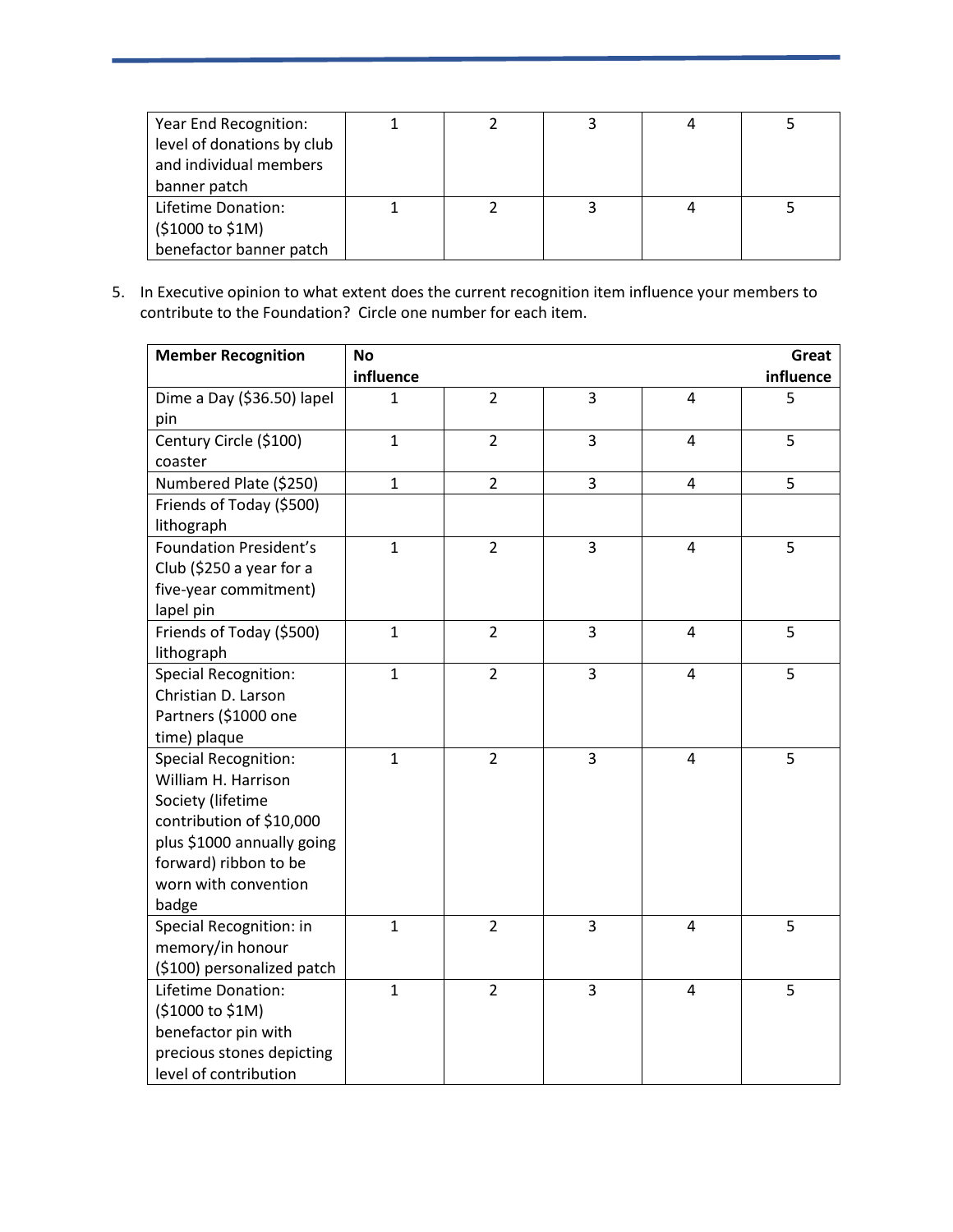- 6. What prevents members in your club from becoming donors?
- 7. What could the Canadian Children's Optimist Foundation do to encourage members to become donors?
- 8. Currently the Canadian Children's Optimist Foundation supports the following services for Canadian children and youth:
	- Optimist International Scholarships (oratorical, essay, Communication Competition for the Deaf and Hard of Hearing – CCDHH);
	- Youth Club (Junior Optimist International);
	- Optimist International Programs and Activities; and
	- Optimist Leadership for volunteers.

### What other initiatives for children and youth should be supported by the Foundation?

9. What additional comments do you have?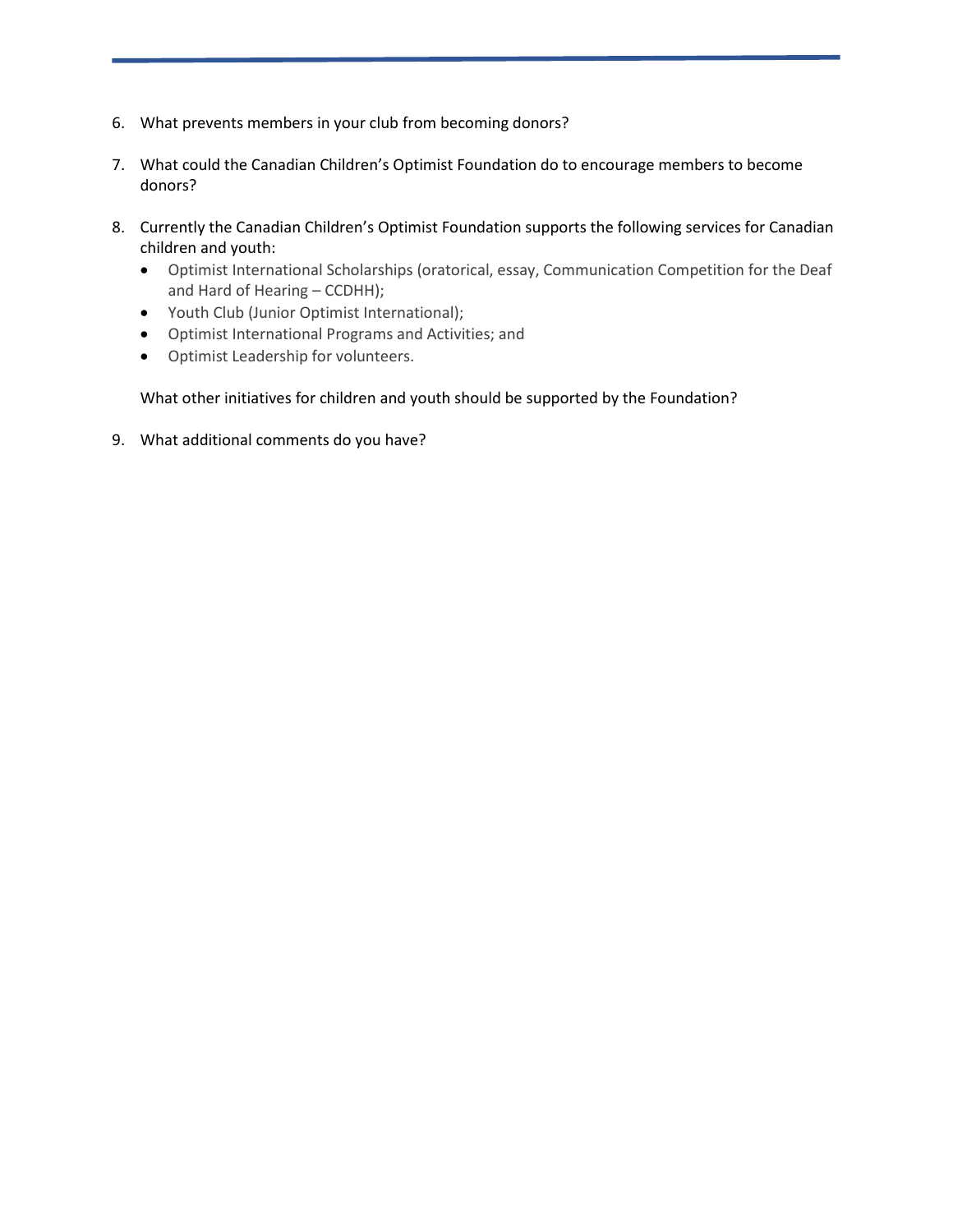# **Appendix B – Individual Survey**

#### **Demographics**

- 1. Where is your club located?
	- q British Columbia
	- q Alberta
	- q Saskatchewan
	- q Manitoba
	- q Ontario
	- q Québec
	- q New Brunswick
	- q Newfoundland/Labrador
	- q Nova Scotia
	- q Prince Edward Island
- 2. Please describe yourself.

| Gender            | Age        | Membership    |
|-------------------|------------|---------------|
|                   | (years)    | (years)       |
| q Female          | q 18 to 30 | q Less than 1 |
| q Male            | q 31 to 40 | q 1to 5       |
| q I don't wish to | q 41 to 50 | q 6 to 10     |
| disclose          | q 51 to 60 | q 11 to 20    |
|                   | q 61 to 70 | q 21 to 30    |
|                   | q Over 70  | q Over 30     |

### **Member Donations**

- 3. Do you donate to the Canadian Children's Optimist Foundation? q Yes q No **GO TO QUESTION #14**
- 4. Why do you donate to the Foundation?
- 5. On average how much do you donate annually to the Canadian Children's Optimist Foundation? q Less than \$36.50 q \$36.50 q \$37 to \$100 q \$101 to \$250 q \$251 to \$500 q \$501 to \$1000
	- q Over \$1000
- 6. How often do you donate to the Foundation?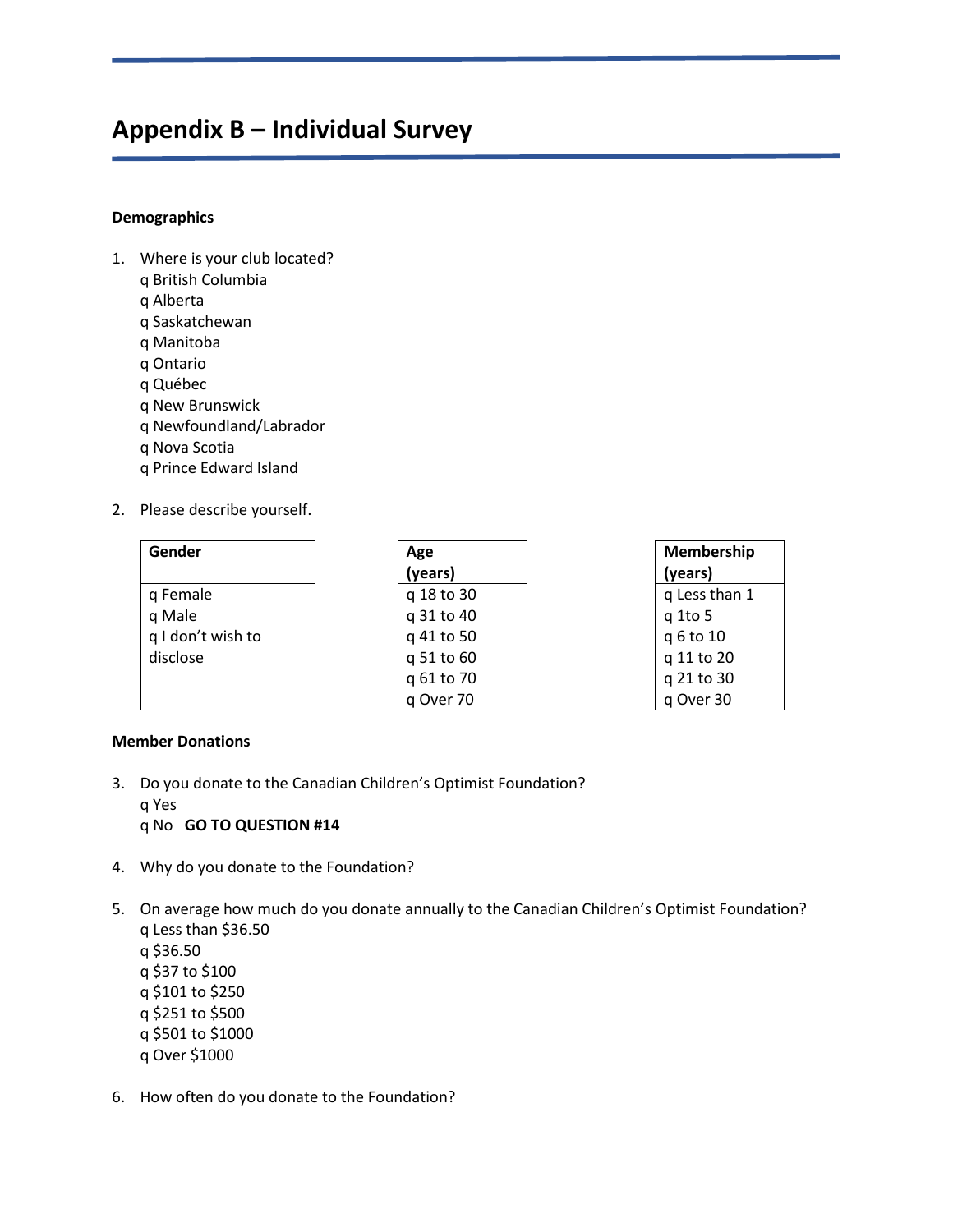q daily (Dime a Day) q quarterly q annually q lifetime (\$1000 to \$1M) q occasionally in special recognition

- 7. What recognition was provided to you for your donation(s)? Check all that apply.
	- q Dime a Day lapel pin q coaster q plate q lithograph q President's Club lapel pin q plaque q ribbon to be worn with convention badge q personalized patch q benefactor pin q I did not receive recognition. q I don't remember. q Other
- 8. On a scale of 1 (not satisfied) to 5 (very satisfied), how satisfied were you with the recognition you received? Circle one number.

| Nu.<br>ned |  |  | Tied<br>. C I |
|------------|--|--|---------------|

9. Would you still have donated even if no concrete recognition item was provided? (That is, you would have received only a thank you in recognition.)

q yes q no q not sure

10. On a scale of 1 (not at all) to 5 (greatly influenced my decision), how much did the recognition item influence your decision to donate to the Foundation? Circle one number.

| Not at all |  | Greatly       |          |
|------------|--|---------------|----------|
|            |  | influenced my |          |
|            |  |               | decision |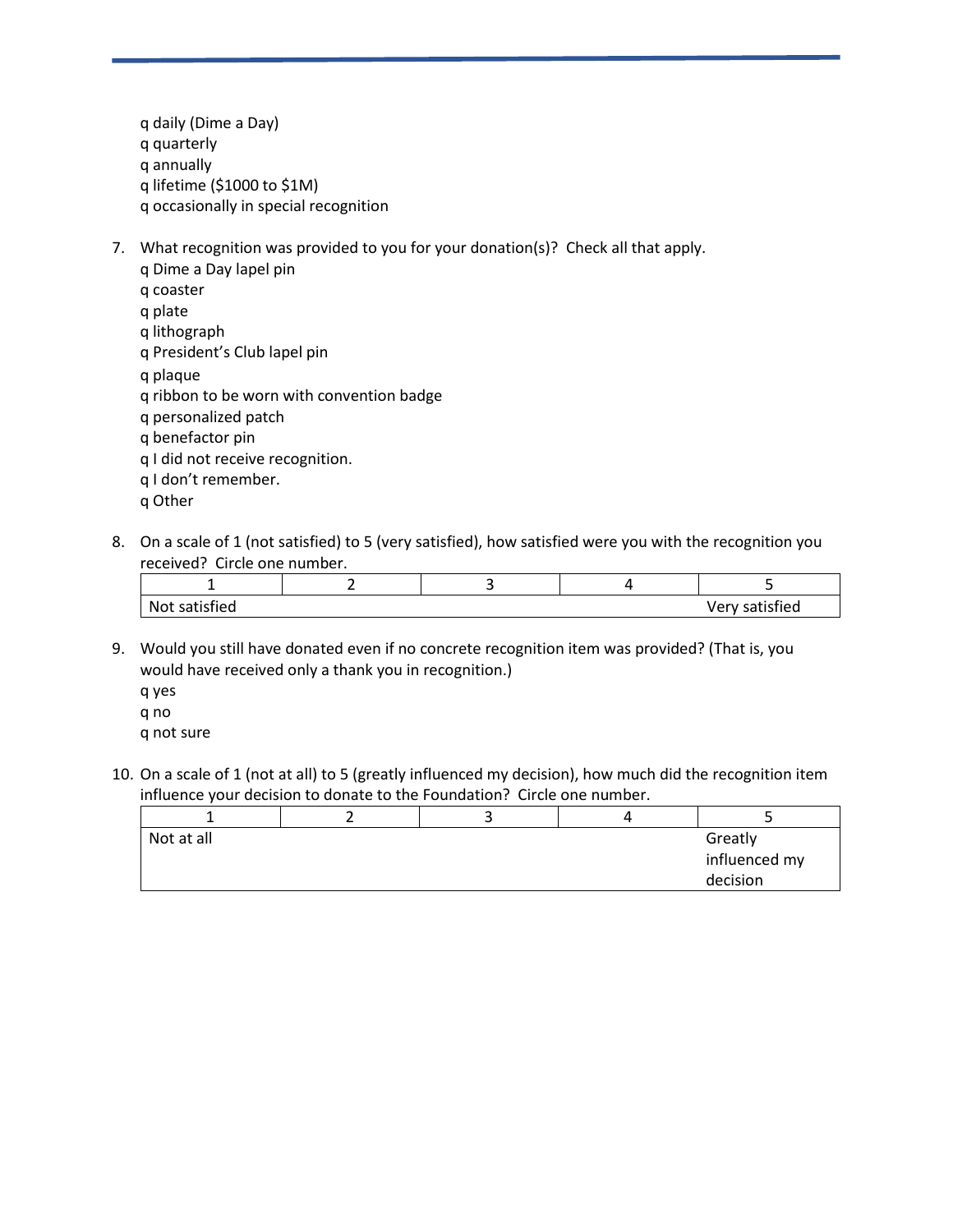11. In your opinion to what extent are the following recognition items for contributions to the Foundation valued by members? Circle one number for each item.

| <b>Member Recognition</b>     | <b>No</b>    |                |   |                | Great     |
|-------------------------------|--------------|----------------|---|----------------|-----------|
|                               | influence    |                |   |                | influence |
| Dime a Day (\$36.50) lapel    | $\mathbf{1}$ | $\overline{2}$ | 3 | $\overline{4}$ | 5         |
| pin                           |              |                |   |                |           |
| Century Circle (\$100)        | $\mathbf{1}$ | $\overline{2}$ | 3 | 4              | 5         |
| coaster                       |              |                |   |                |           |
| Numbered plate (\$250)        | $\mathbf{1}$ | $\overline{2}$ | 3 | 4              | 5         |
| Friends of Today (\$500)      |              |                |   |                |           |
| lithograph                    |              |                |   |                |           |
| <b>Foundation President's</b> | $\mathbf{1}$ | $\overline{2}$ | 3 | 4              | 5         |
| Club (\$250 a year for five   |              |                |   |                |           |
| years) lapel pin              |              |                |   |                |           |
| <b>Special Recognition:</b>   | $\mathbf{1}$ | $\overline{2}$ | 3 | $\overline{4}$ | 5         |
| Christian D. Larson           |              |                |   |                |           |
| Partners (\$1000 one          |              |                |   |                |           |
| time) plaque                  |              |                |   |                |           |
| <b>Special Recognition:</b>   | $\mathbf{1}$ | $\overline{2}$ | 3 | 4              | 5         |
| William H. Harrison           |              |                |   |                |           |
| Society (lifetime             |              |                |   |                |           |
| contribution of \$10,000      |              |                |   |                |           |
| plus \$1000 annually going    |              |                |   |                |           |
| forward) ribbon to be         |              |                |   |                |           |
| worn with convention          |              |                |   |                |           |
| badge                         |              |                |   |                |           |
| Special Recognition: in       | $\mathbf{1}$ | $\overline{2}$ | 3 | 4              | 5         |
| memory/in honour              |              |                |   |                |           |
| (\$100) personalized patch    |              |                |   |                |           |
| Lifetime Donation:            | $\mathbf{1}$ | $\overline{2}$ | 3 | $\overline{4}$ | 5         |
| (\$1000 to \$1M)              |              |                |   |                |           |
| benefactor pin with           |              |                |   |                |           |
| precious stones depicting     |              |                |   |                |           |
| level of contribution         |              |                |   |                |           |

- 12. What changes should be made to the recognition process?
- 13. If concrete recognition is not offered for a donation, will you still donate in the future?
	- q yes
	- q no
	- q not sure